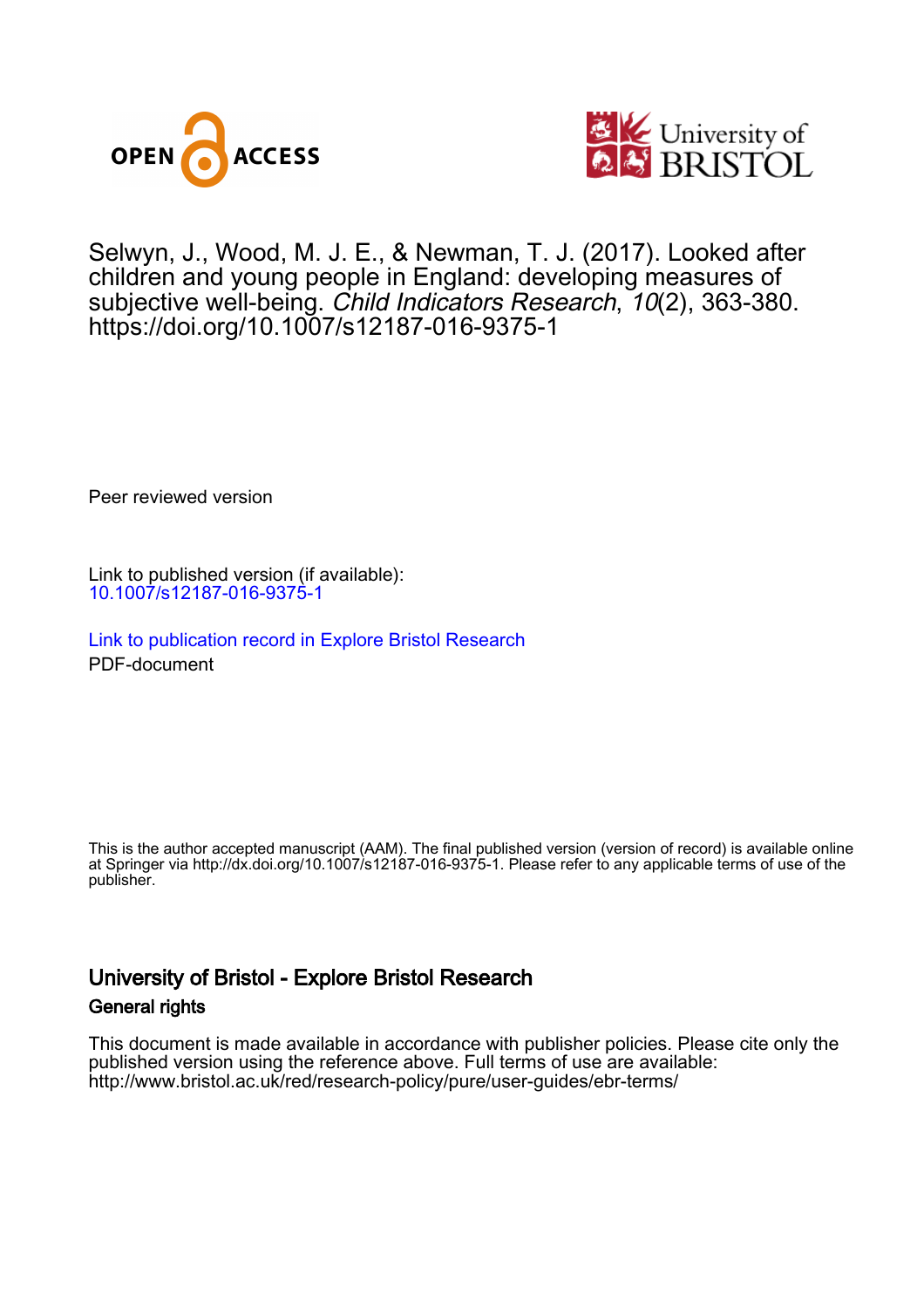Looked after children and young people in England: developing measures of subjective well-being

# Authors

Selwyn J. Corresponding author. Professor of Child and Family Social Work, University of Bristol, Hadley Centre for Adoption and Foster Care Studies , 8 Priory Road , Bristol. England BS81TZ

Wood M. Research Associate, University of Bristol, Hadley Centre for Adoption and Foster Care Studies, 8 Priory Road, Bristol. England BS81TZ

Newman T. Research Director, Timmus Limited, 8 Cherry Road, Bristol, England BS41 9DU

# **1 Introduction**

In 2013, researchers at Hadley Centre for Adoption and Foster Care Studies (University of Bristol) were asked to identify local authorities in England who were providing good experiences for children in care (known as looked after children) and to identify and promote the practices and processes that made that possible. These apparently simple research questions could not be answered. Although each local authority collects data on broad outcomes such as children's educational qualifications and teenage pregnancies there are no national measures of the well-being of looked after children. Indeed, the National Audit Office (2014) noted that although £2.5 billion was spent during 2012-13 on the care of children in foster and residential homes, there are no indicators that measure the efficacy of the care system. So began an action research project that set out to identify what children in care thought was important to their well-being and to devise a survey that children would find meaningful and be willing to complete. The project is on-going and funded by the Hadley Trust with researchers from the Hadley Centre, School for Policy Studies, University of Bristol working in partnership with Coram Voice an advocacy agency. A young people's project advisory group developed and contributed to materials used in the research. The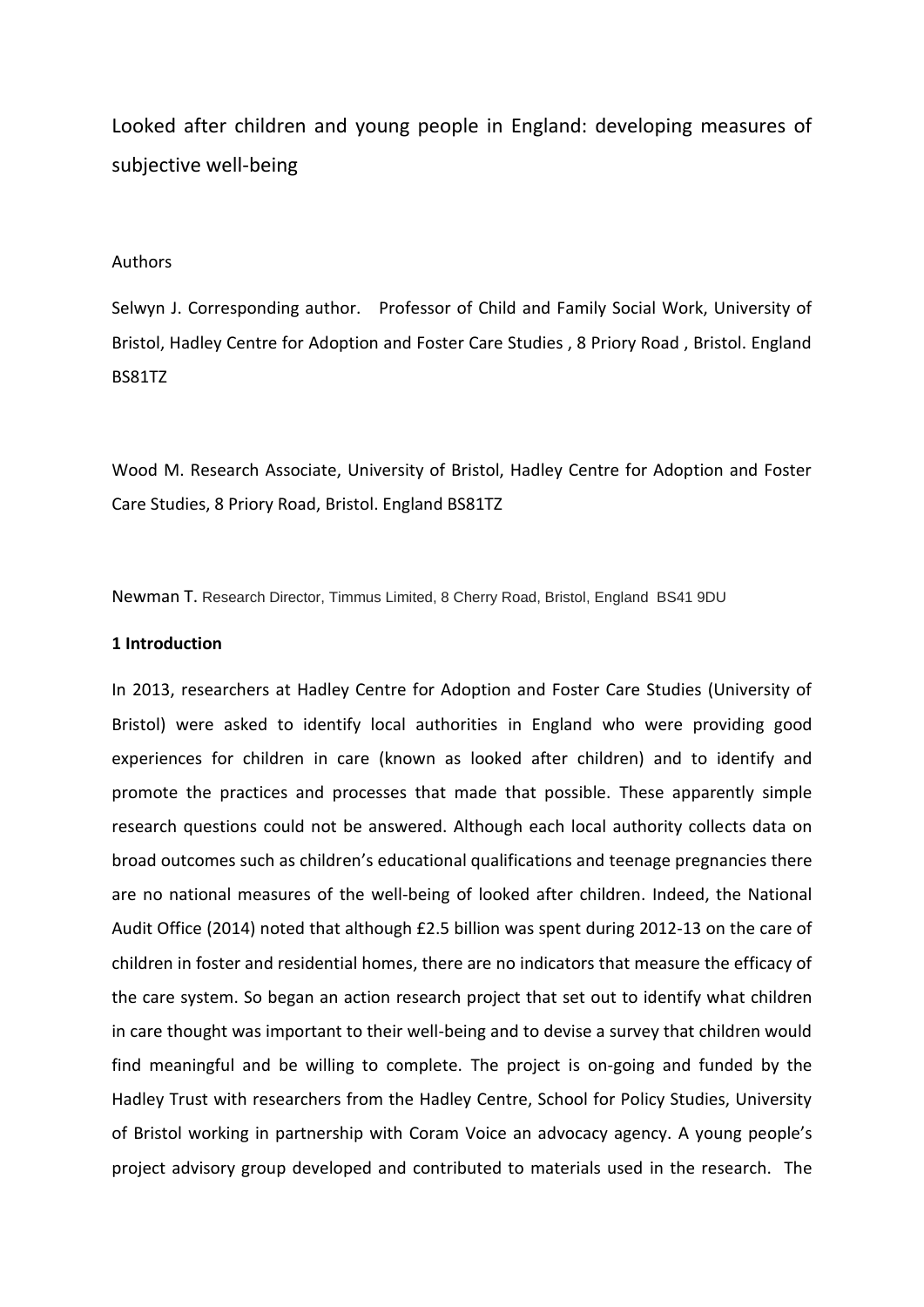work was situated within a children's rights based perspective that acknowledges children as social agents with an active and critical role in their own well-being (O'Neill and Zinga 2008)

We began the project by conceptualising care experiences as a journey and considering transitions and movement in care. However, we quickly realised that by emphasising stability, which is just one aspect of care, many other important elements were omitted. Therefore, we have used a framework of well-being to guide the research, accepting that it is a multifaceted concept with different domains identified and emphasised (e.g. Ryff 1989, Seligman 20011). Concepts of resilience and prosocial behaviour are also closely related. In the study and in this article we use the term well-being to mean how children feel (e.g. happiness, life satisfaction, life has meaning) and how they are functioning and flourishing (e.g. relationships, self–efficacy, life getting better). The concept of flourishing is particularly apt for children in the care system. There has been five phases in the development of the well-being survey: literature reviews, expert group roundtable, focus groups with young people, survey development and piloting.

#### **2. Looked after children in England**

In England at  $31<sup>st</sup>$  March 2015, there were 69,540 children and young people in the care of the state. However, during the previous 12 months a further 31,100 children had ceased being looked after. Most children (approx. 75%) were looked after because of parental abuse or neglect and lived with foster carers in family based care (Department for Education 2015). A strong evidence base (e.g. Jones et al. 2011; Jaffee and Christian 2014) shows that the impact of child maltreatment can be long lasting. Consequences include mental and/or physical disabilities resulting from the initial injuries; psychological problems related to experiencing trauma such as post-traumatic stress disorder, hyperarousal, anxiety, depression; cognitive problems such as lack of curiosity and short attention span; and later health problems such as the development of diabetes and heart conditions. The difficulties are evident in school with 68% of looked after children having a special educational need in comparison with 19% of the school aged population (Department for Education 2014). Low attainment often leads to unemployment and poor adult outcomes with an estimated quarter of homeless people sleeping on the street having come from a care background (Reeve and Batty 2011). Overwhelming stress and complex trauma interferes with normal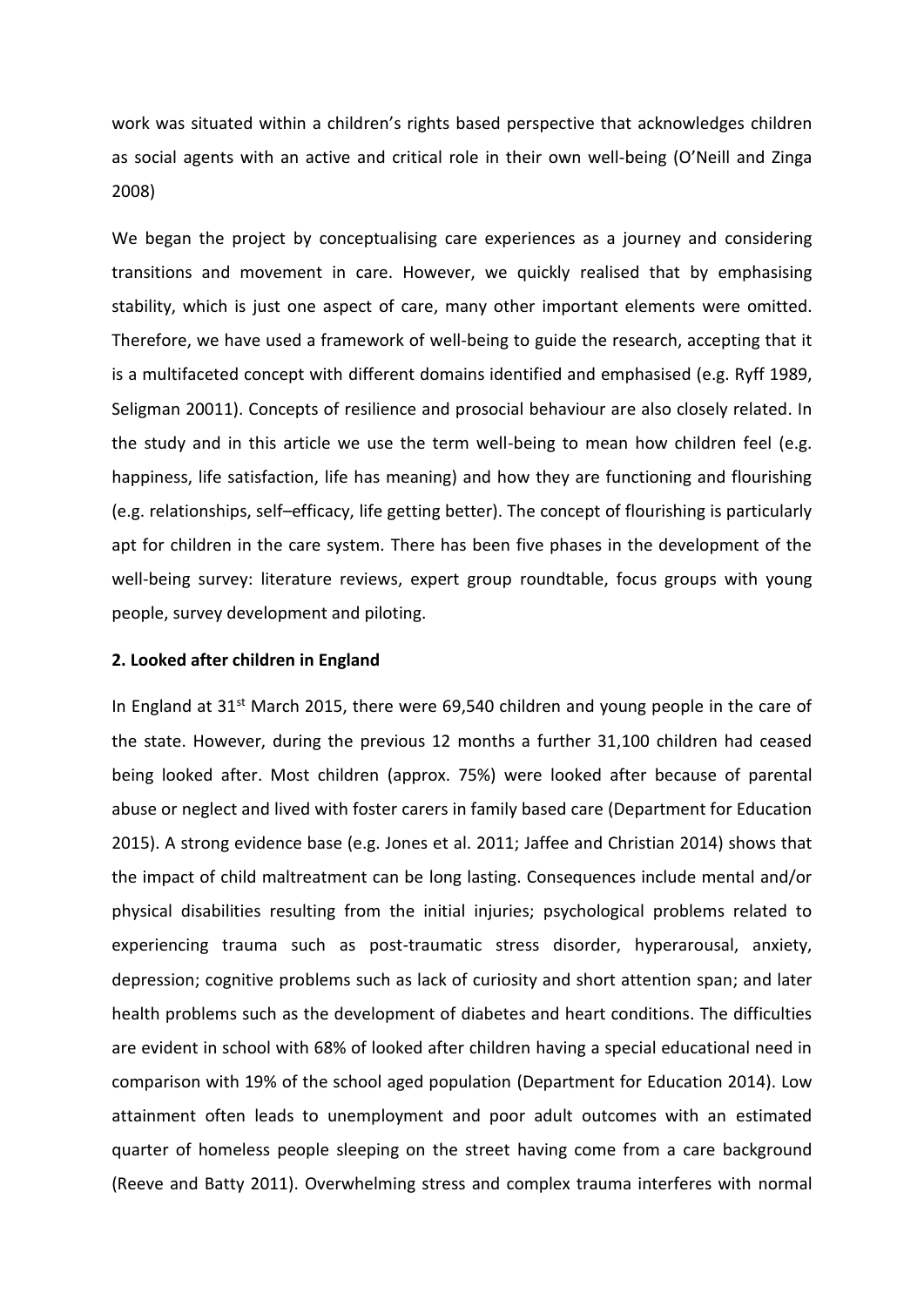development. Importantly, resilience research (e.g. Ungar 2013 ) suggests that children who have been subjected to traumatic experiences are less able to use their own personal resources (e.g. self-esteem, health, optimism) to maintain well-being and rely much more on external factors to foster positive development. Therefore, the quality of substitute care the child receives makes a large contribution to a child's well-being (Sroufe et al. 2005). The Association of Directors of Children's Services (ADCS 2012), recognising the impact of early trauma, set out the purpose of the care system as being: to protect children from further harm, address a child's need for good parenting, improve their outcomes and enable them to recover from traumatic experiences.

To date measurement of the care system has not focused on the ADCS aims but on process issues such as timeliness of decision-making, movement within the care system and the numbers of children entering and leaving the care system (Axford and Little 2006). There is some information on broad outcomes (e.g. educational results, proportions in employment or education after leaving care) but re-abuse rates, quality of substitute parenting and children's well-being are not collected. The data are primarily there to compare local authority performance against national standards and for central government to assess the impact of policy changes. Comparisons on education performance are made against the general child population and not against similarly disadvantaged groups nor does analyses consider improvements after entering care.

Despite the large sums of money spent on the care system and the importance of knowing whether what is spent makes a difference, the only measure that that is used to examine individual children's well-being is the Strengths and Difficulties Questionnaire (SDQ). The SDQ (Goodman 1997) is used throughout the world as a brief behavioural screening questionnaire but it was never intended to be a measure of children's well-being [\(www.sdqinfo.com\)](http://www.sdqinfo.com/). In England, every child aged between 5 and 16 years old and who has been looked after for at least 12 months, is required to have a SDQ completed by their carer each year. The scores are returned to the Department for Education to provide a national picture of the emotional and behavioural difficulties of looked after children. Results show that about 60% of looked after children have scores that suggest they have mental health difficulties in comparison with 10% of children in the general population (Ford et al. 2007). However, the information is rarely used at the individual level to improve a child's mental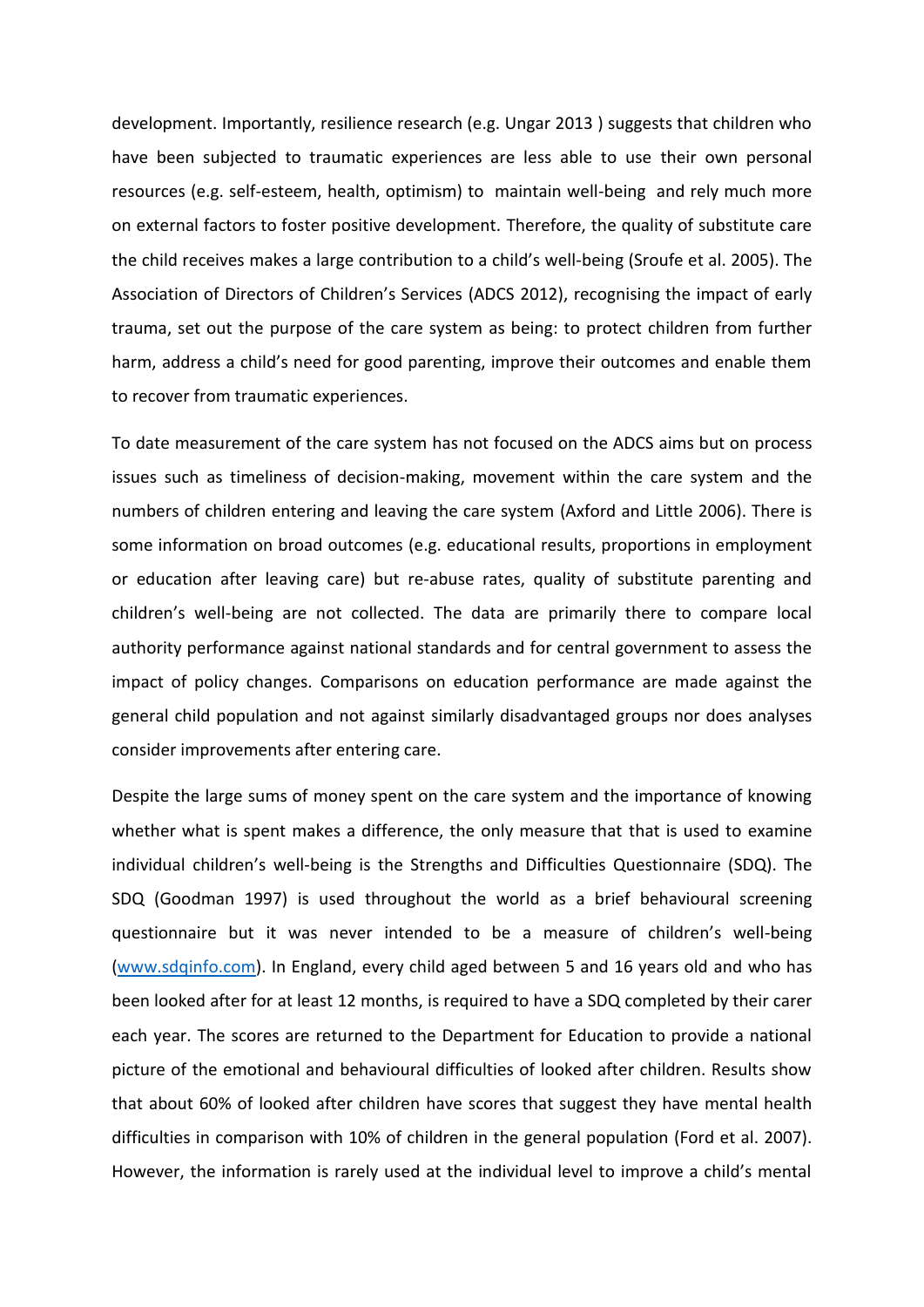health or to plan the demand for mental health services within a local authority area (Axford et al. 2013).

Local authorities run 'children in care councils' with the intention of listening to children's opinions on the services they receive. However, these small groups of young people usually have little or no impact on local authority decision-making (Wright et al. 2006). The Children's Commissioner for England also has a role in promoting and protecting all children's rights. From 2014, the Children's Commissioner took over responsibility for an annual survey of children in care and care leavers (Children's Commissioner 2015). Survey questions were developed by a looked after young people's expert group. The survey aimed to ask about children's feelings at the time they came into care, their experiences in care and their feelings about the future. However, it is a very long survey and over the years has had a poor response rate; typically of less than 4%. About 2,000 young people respond each year with most responses coming from young people aged between 15 and 24 years old. In 2015, children and young people reported that: being listened to, having good and supportive relationships with caring adults, making progress, having contact with birth family, being ordinary, not being moved around and feeling a sense of belonging in their placements all contributed to their well-being. Tools to enable professionals to communicate with looked after children have also been developed such as Talking Mats <http://www.talkingmats.com/> or computer assisted programmes e.g. [www.inmyshoes.org.uk](http://www.inmyshoes.org.uk/) or materials to help talk about feelings e.g. [http://www.incentiveplus.co.uk/.](http://www.incentiveplus.co.uk/) Some individual local authorities have also devised their own surveys for their looked after children. These are not publicly available but those we have seen have been poorly devised, very long and with potentially upsetting questions that are conceptually confused.

None of these surveys appears to have taken account of the modern psychological study of well-being (e.g. Seligman 2011) or the extensive international research and development that has taken place to produce measures of child well-being (e.g. Ben-Arieh et al. 2001; Gabhainn and Sixsmith 2005; Cheevers and O'Connell 2013). There is increasing interest throughout the world in how to measure the subjective well-being of children (e.g. Ben-Arieh et al. 2014). That interest can be seen in the successful Children's World survey where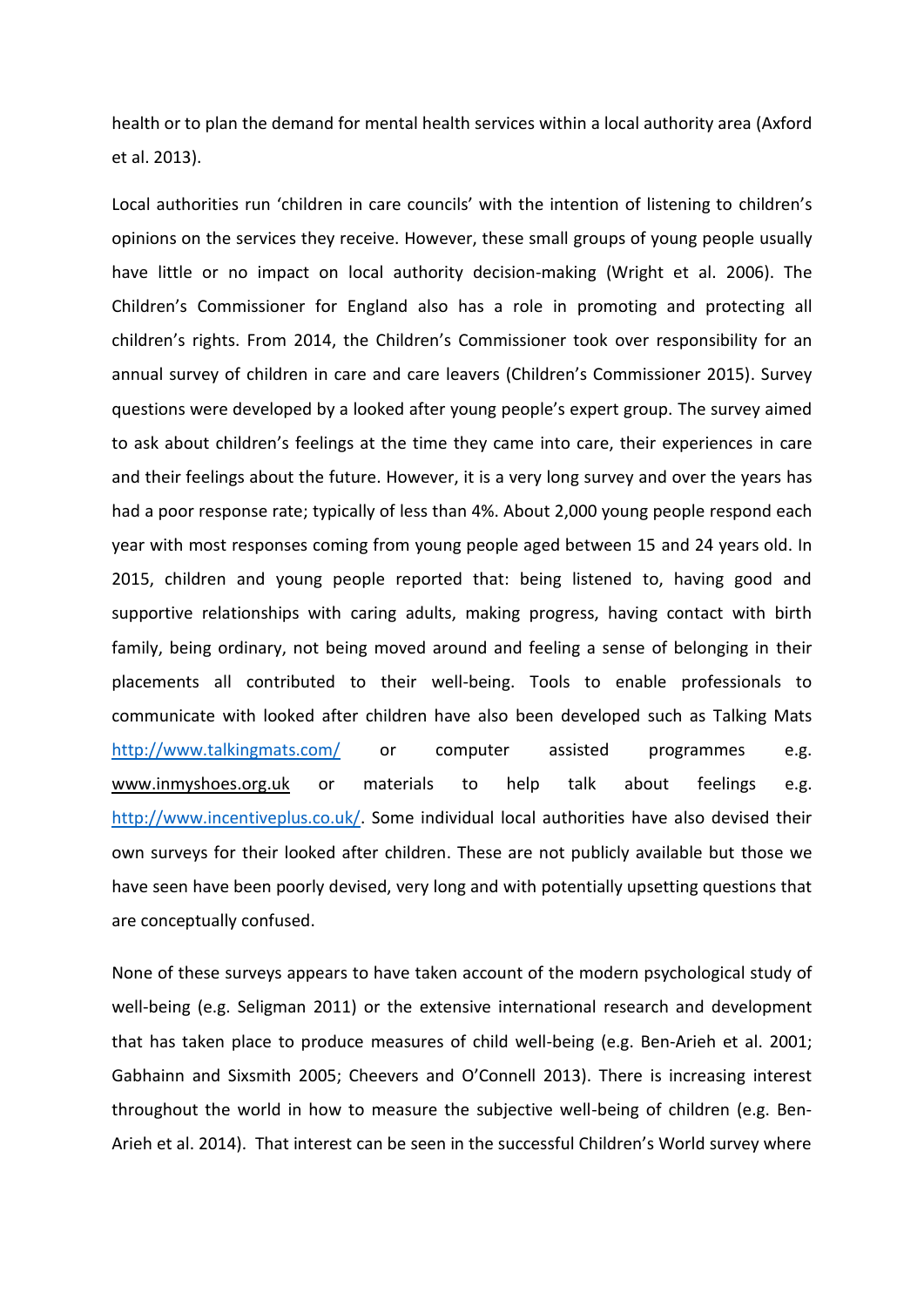to date over 90,000 children from 21 countries have completed well-being surveys [\(http://www.isciweb.org/](http://www.isciweb.org/) ).

#### 2.1 National measures of child well-being

The Children's Society and the University of York's annual surveys and reports on the wellbeing of the nation's children are one of the largest of their kind in the world (Children's Society 2014). Their survey developed with children has a measure of overall well-being and ten domains: family, friends, health, appearance, time use, the future, home, money and possessions, school and amount of choice (Rees et al. 2010). The centrality of interpersonal relationships with family and friends, as well as the value of 'activities' and 'things to do' are a recurrent theme across research on young people and well-being (Fattore et al. 2009; Fernades et al. 2012). The work (Rees et al. 2010) that underpinned the development of the surveys has strongly influenced the Office of National Statistics (ONS) in their National Measuring Well-Being programme [\(http://www.ons.gov.uk/ons/guide-method/user](http://www.ons.gov.uk/ons/guide-method/user-guidance/well-being/index.html)[guidance/well-being/index.html\)](http://www.ons.gov.uk/ons/guide-method/user-guidance/well-being/index.html). The ONS programme has developed seven domains for children and young people: personal well-being, relationships, health, what we do, where we live, personal finance, education and skills. Apart from finance, all the ONS domains have subjective measures and contain a provisional set of 24 measures for children under 15 years old and 28 measures for the age group 16 -24 years old (ONS 2014).

The ONS (Newton et al. 2011) reported that in comparison with adults, children and young people more frequently mentioned the importance of accessing technology such as the Internet and thought of pets as part of the family. There were also age differences. Young children placed more emphasis on the importance of family and parents (including the need for physical contact), pets, toys and celebrating festivals (e.g. Christmas) than did teenagers. Adolescents were more likely to emphasise the importance of appearance to their wellbeing - including having the right clothes and shoes, and wearing make-up. Gender differences remain largely unexplored in England, although there is some evidence that girls give greater priority to friendships (Children's Rights Director 2010). It is interesting to note that the domains selected by ONS, whilst of importance to children, are measured in ways that address government's priorities – in other words, this is far from a "user-centred" design process. It is unclear whether children and young people contributed to the wording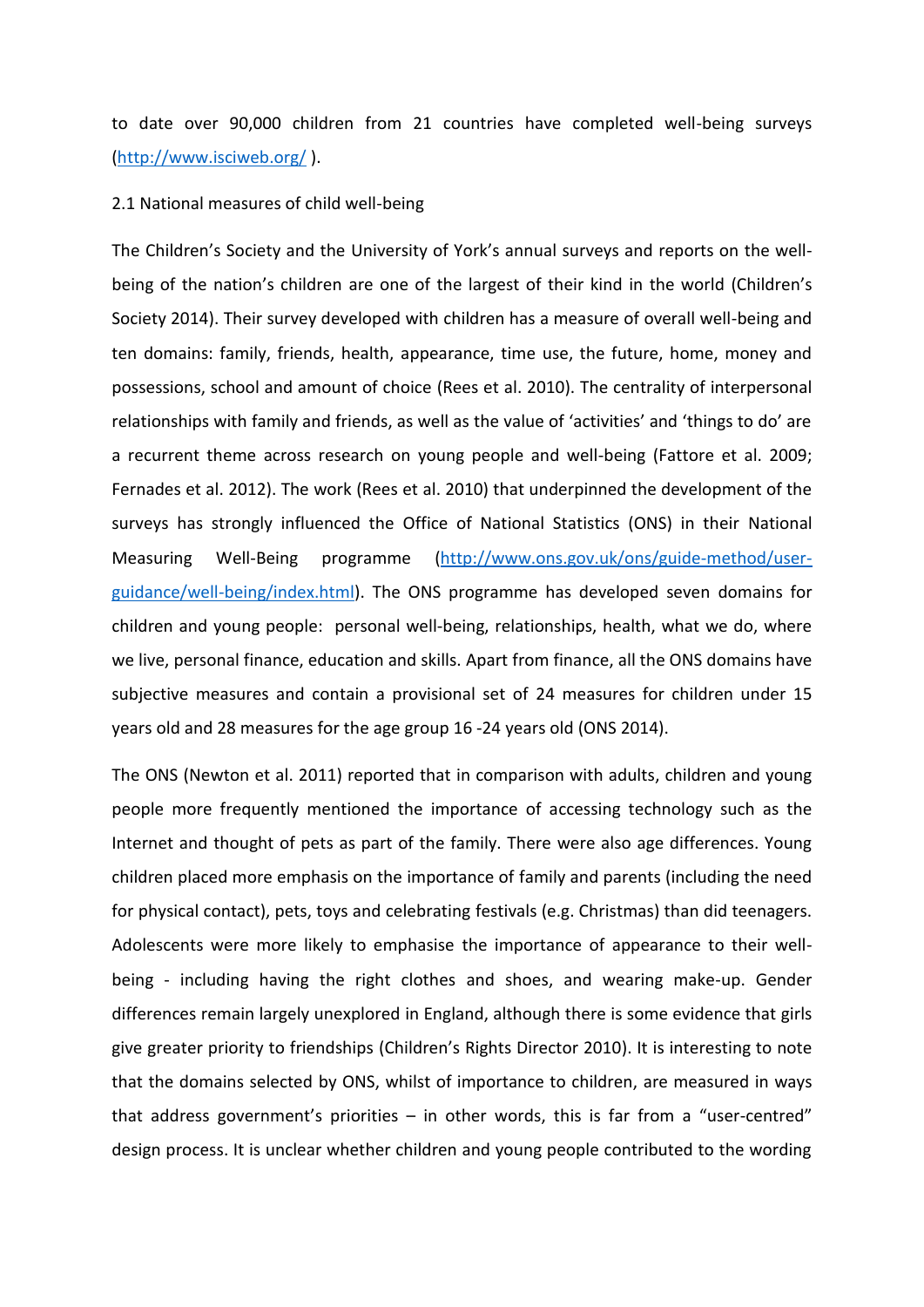of questions. For example, a health question only measures obesity and does not ask about pre-occupation with being underweight or body image.

# **3. Looked after children's well-being**

UNICEF (2009) has developed a set of 15 indicators for children in formal care (institutional or foster) for use throughout the world. The 15 core indicators are divided into 12 objective indicators (such as the number of children entering care, ratio of children in residential and foster care, number of child deaths) and 3 indicators that show a) the existence of policies and a framework for dealing with children's complaints, b) registration and regulation of providers and c) a legal and policy framework for children in formal care. However, there are no subjective measures of looked after children's well-being.

In many countries there are well-being frameworks that are intended to hold local government accountable for children in their care and are completed by adults. For example in the US, the child well-being framework has four domains of well-being: 1) cognitive functioning, 2) physical health and development, 3) behavioural/emotional functioning and 4) social functioning [\(http://www.acf.hhs.gov/sites/default/files/cb/im1204.pdf](http://www.acf.hhs.gov/sites/default/files/cb/im1204.pdf) and [www.chapinhall.org/feb-](http://www.chapinhall.org/feb-18-forum-video)[18-forum-video.](http://www.chapinhall.org/feb-18-forum-video)). In Scotland, child well-being domains are 1) safety, 2) healthy, 3) achieving, 4) nurtured, 5) active, 6) respected, 7) responsible and 8) feeling included [\(http://www.gov.scot/Topics/People/Young-People/gettingitright/wellbeing\)](http://www.gov.scot/Topics/People/Young-People/gettingitright/wellbeing). However, looked after children and young people's own perspective and subjective well-being are rarely considered.

Research in other countries has begun to examine the subjective well-being of children in care: for example Spain (Llosada-Gistau et al. 2015), Australia (http://www.australianchildwellbeing.com.au) and New Zealand (Fulcher and Garfat 2012). However, the care system in other countries is so different that comparisons with England are difficult. In England, the majority (76%) of looked after children are in foster care: residential care is rarely used (9%). Many other countries make much more use of residential care and care by relatives (e.g. in Spain 42% of looked after children are in residential care and 41% are cared for by relatives). In England, most foster carers are not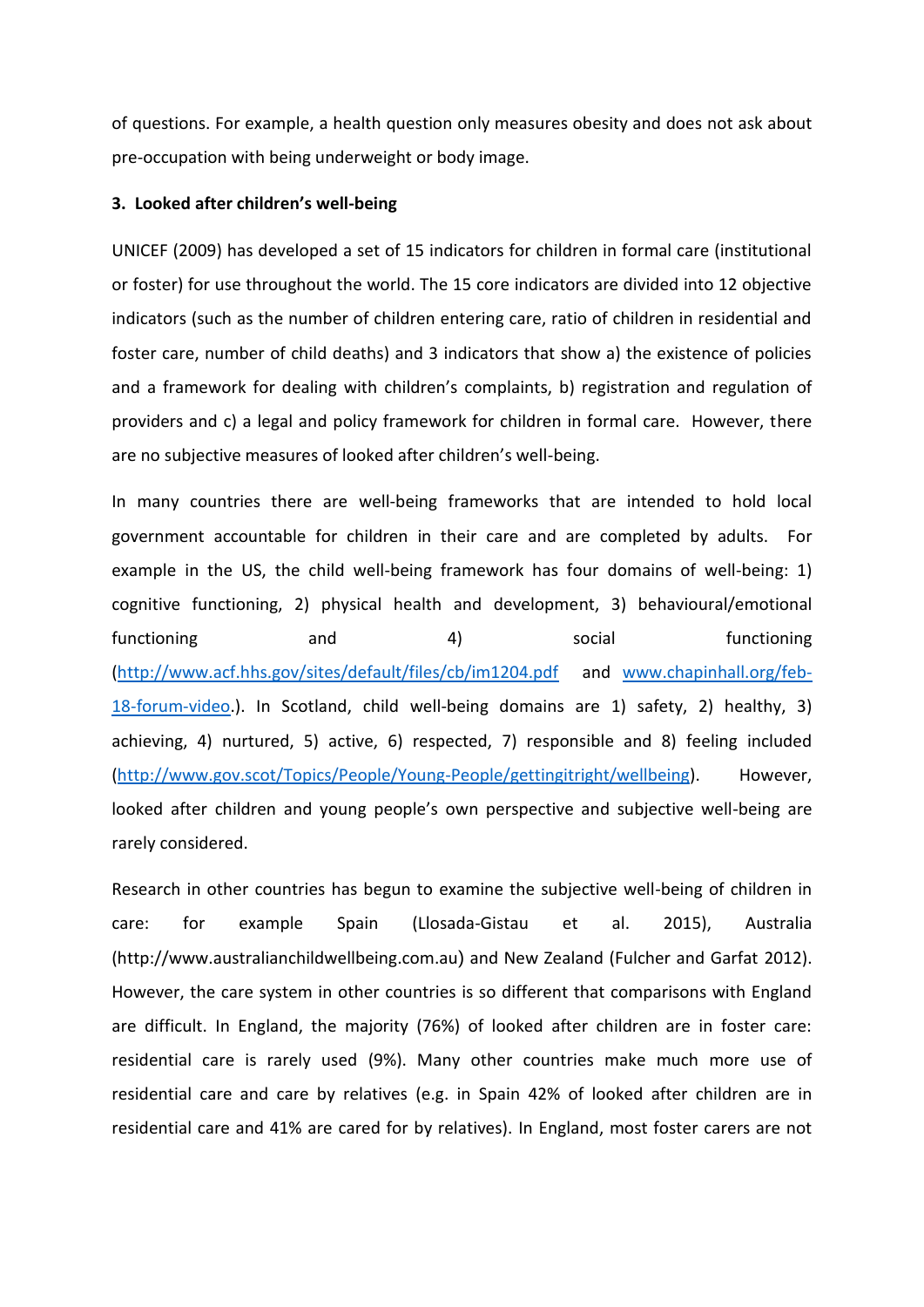relatives but are professionals who have been assessed and trained for a paid foster carer role.

A systematic review of research in the UK reporting looked after children's views (Dickson et al. 2009) grouped children's response into nine domains of outcomes that mattered to them: love, a sense of belonging, being supported, having someone to talk to, contact with birth parents, stigma and prejudice, education, relationships with professionals, preparation and support for leaving care. Some of the domains identified by Dickson and colleagues (2009) fit well with those identified for children in the UK general population but others do not. For example, frequent changes in social workers and placements are key concerns for looked after children that leave children feeling even more vulnerable (Dex and Hollingworth 2012). It is important to emphasise that the literature reviewed was not focused specifically on well-being but on other aspects of the care experience and was mainly concerned with outcomes. 'Outcomes' are often used in social care to encompass well-being but the term 'outcomes' also implies a process of change and an emphasis on results. Outcome stars are used by many social care agencies [\(http://www.outcomesstar.org.uk/childrens-star/\)](http://www.outcomesstar.org.uk/childrens-star/) and are mainly completed by professionals.

Holder and colleagues (2011) conducted one of the few studies that asked looked after children and young people in England their views but on a predefined set of well-being domains. Based on their review of the literature they developed nine possible domains: physical care; feeling safe and secure; school support; help and encouragement; communicating (including getting the information you need); feeling understood and being involved; recreation and leisure; relationships with family; relationships with friends. The study was a small involving 12 children aged 13 years and above, whose views on the domains were heard in a focus group. Holder and colleagues (2011) reported that children had difficulty with some of the adult terminology. For example, physical needs were associated in young people's minds only with bodily health and the researchers concluded that more research was needed to examine age differences, clarify the wording of questions and undertake testing of psychometric properties. Some 'extra' domains (e.g. looking good) were identified in the focus group but the researchers stated that they were unsuitable for taking forward in the measures because they were not directly linked to Children's Services.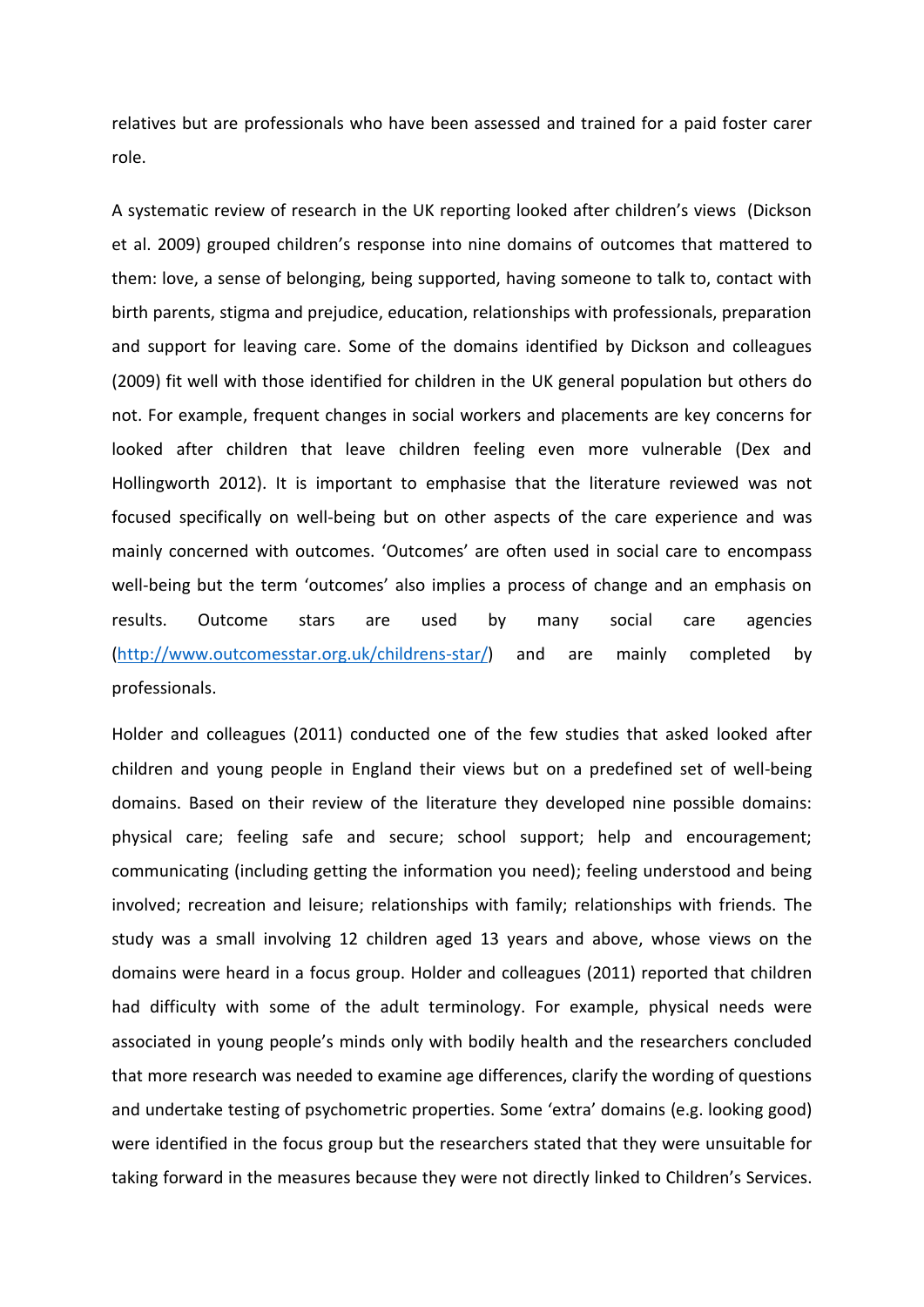That assumption is debateable, as 'looking good' involves having the right sort of clothes and trainers that would be provided by Children's Services. It is noticeable that there is a tendency to omit from indicators, items that children think are important but ones that do not easily fit into the adult defined domains. The lack of knowledge of looked after children's own views of the domains that matter to their well-being was striking, as was the focus on negative and objective measures.

# **4 Method**

The aims of the first stage of this on-going study were: to identify how the subjective wellbeing of looked after children could be measured and to understand which domains were held in common with children in the general population or were unique to looked after children. The theoretical underpinning of the study and of the daily work of Coram Voice (an advocacy agency) was from a children's rights perspective (Poona and Hounsel 2012). This perspective focuses on children's agency, seeing children as individuals who have important valid views on their lives, have rights to have their voices heard (UNCRC) and are 'experts' in their experiences of the care system. However, we were also aware of the power inequalities between adults and children especially for children in care where the power of court decisions and those of social workers can restrict children's agency (Carnevale et al. 2015). As researchers we had responsibilities to support children, in a way consistent with their age, interests and understanding (Woodhead, 2005) to enable them to participate fully in the study. Five stages have been completed in the development of the well-being surveys: literature reviews, expert group roundtable, focus groups with young people, survey development and initial piloting. Further piloting is on-going in 2016.

4.1 Literature review and expert roundtable.

The sparse published literature on measuring looked after children's well-being led to the research team undertaking a desk review of published UK research. The focus was on identifying research that reported the voices of looked after children and young people and not simply adult' perspectives on children's lives. Ninety-seven UK studies were identified and from these four primary themes emerged:

*Relationships* –Trusting relationships with family members including siblings, friends, teachers, carers, and social workers were of central importance. However, many children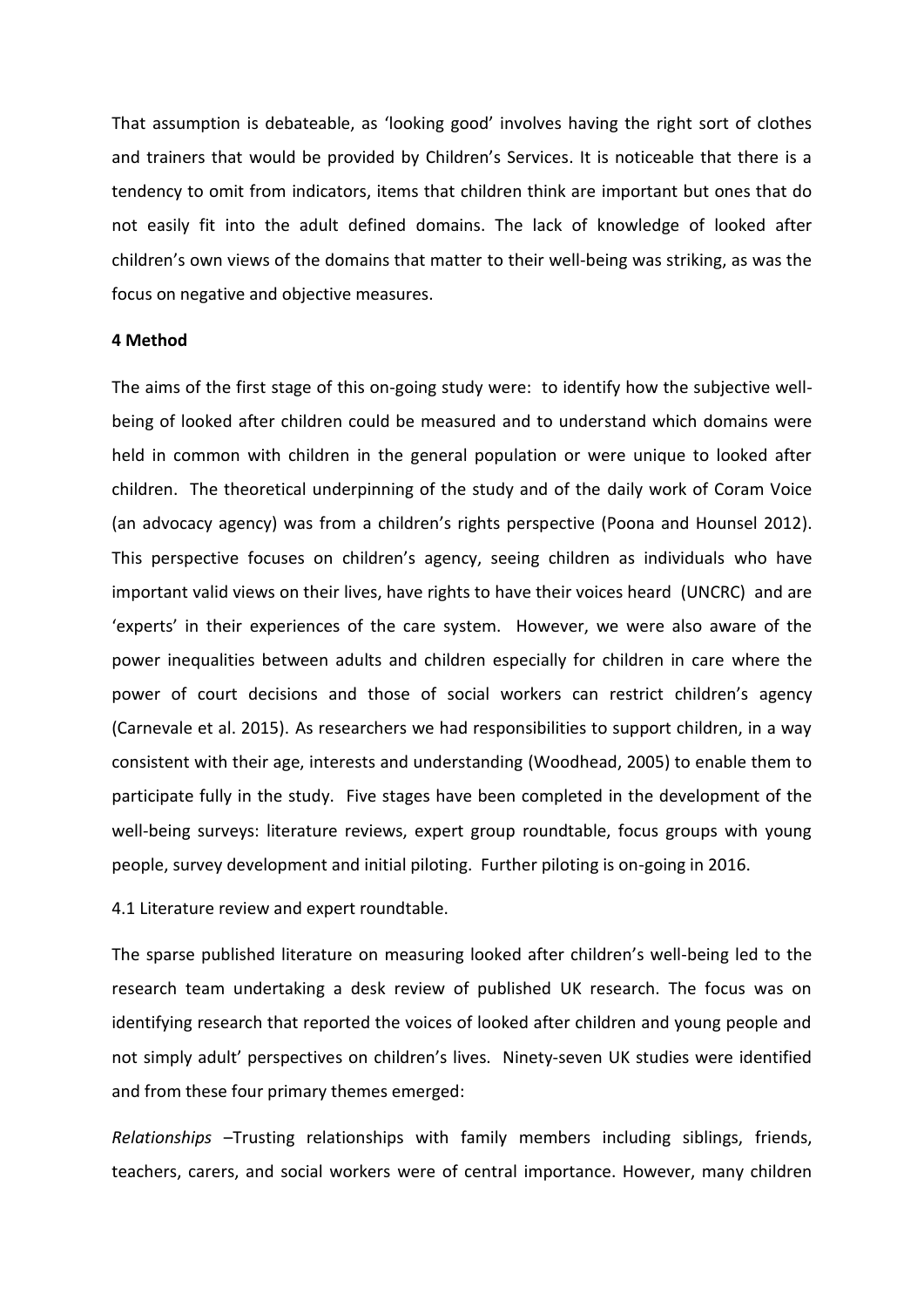reported that maintaining relationships was not prioritised by professionals. Frequent placement moves, changes of social worker, lack of contact with birth family members disrupted relationships.

*Respect* Children and young people wanted adults to challenge the negative stereotypes associated with care. Respect was also shown by the way professionals spoke about the birth parents and kept personal information confidential.

*Rights* - Children and young people wanted their views to be listened to, to be involved in their care planning, to be given information and choices. Being encouraged and having the resources and opportunities to have fun and taking part in activities also gave their lives a sense of normality and a chance to fit in with peers. Young people did not want to 'stand out'. In comparison with children in the general population, there was greater emphasis on 'having a say' and being able to participate in decisions.

*Responsibility* Children and young people wanted to be given the opportunities to be / to practice becoming responsible and have the opportunity to take on roles and identities other than that of a 'looked after child'. They also wanted to feel that they would be given a second chance after making a mistake. They wanted opportunities to learn life skills such as cooking meals and using ATMs outside banks.

The literature reviews were followed by a roundtable event with senior social care professionals to check whether the domains identified through the literature reviews rang 'true to them' and to get ideas on how they could be measured. The expert group provided thought-provoking responses and fresh ideas. A press release was issued at the start of the study, which led to nine local authorities volunteering to become 'early adopters' of the survey. In each local authority, a 'project champion' was identified whose role was to ensure clear communication between the project team and the social work and education professionals.

# 4.2 Focus groups with children and young people

The nine local authorities enabled the project team to recruit interested children and young people. Ethical approval was granted by the ethics committee at the School for Policy Studies University of Bristol. Eighteen focus groups were held, including a specialist one for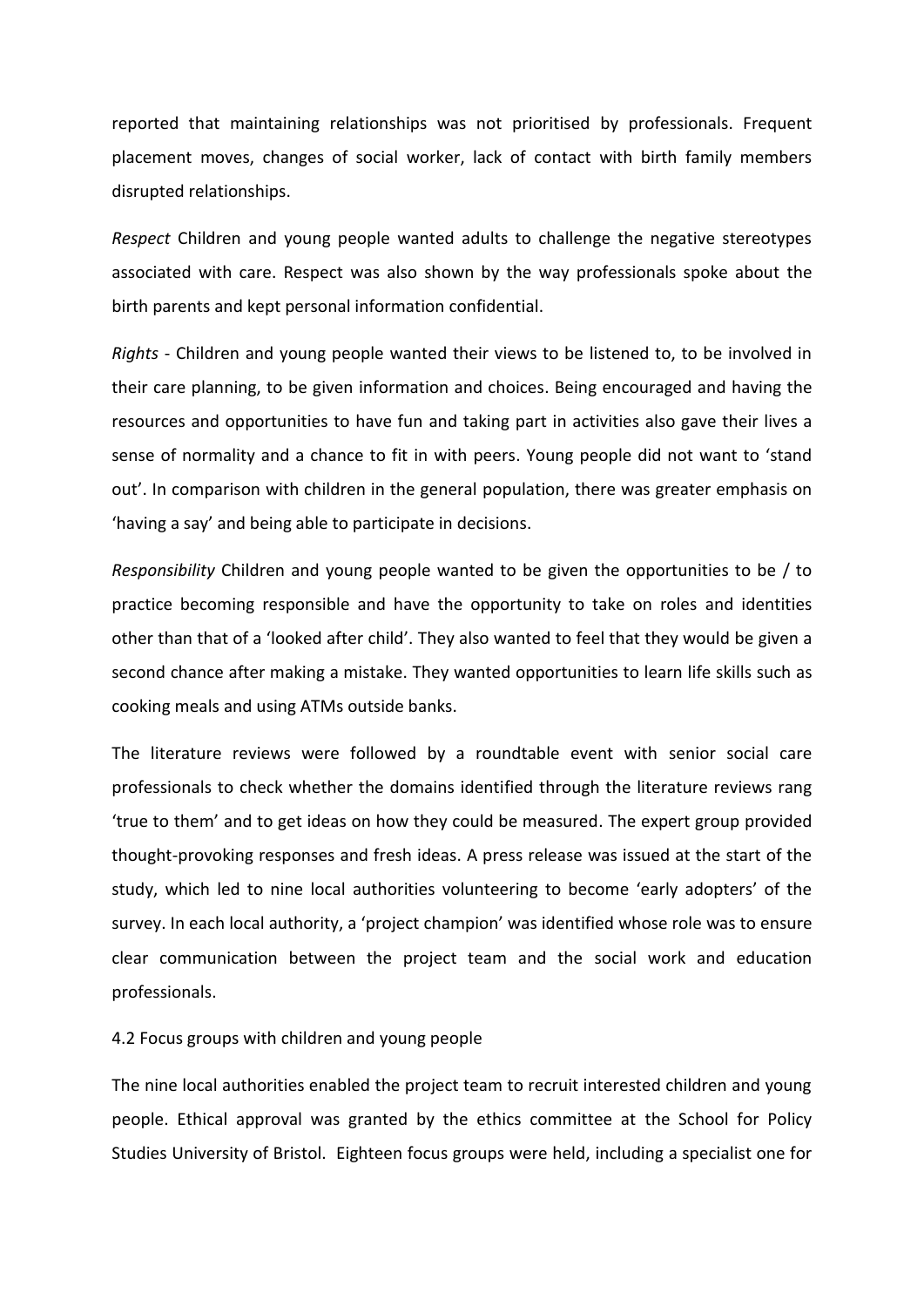asylum-seeking young people, and attended by 140 looked after children and young people aged between 6 and 18 years old. Individual interviews were undertaken with two children with disabilities covering the same range of activities as the focus groups. The focus groups were led by participation workers from CoramVoice and the same researcher attended every focus group, which were recorded. Most of the children in these groups knew each other well, as the groups were well established. The groups undertook a range of activities including being asked: Imagine you're in a foster home and there is a small boy and girl being looked after and they are extremely happy. You are an investigator what clues or evidence could you find that proves they are happy? There were further activities that focused on the themes identified in the literature review especially relationships, contact with family, trust, stigma and transitions. The activities were not intended to shape the discussion on well-being but as a kick-start. The focus groups were analysed using a thematic framework approach. The focus groups were transcribed by the researcher and then read and re-read to establish key themes and sub themes. These themes along with themes established in the literature review formed a coding framework in Excel. The information was analysed looking for dominant and minor themes.

# 4.3 Domain and indicator development

From the focus groups and the literature, review it was apparent that, although there were domains that were held in common with children in the general population, looked after children identified other domains and their emphasis differed (Table 1). The four domains that had emerged from the literature review were revised and became relationships, rights, resilience and recovery.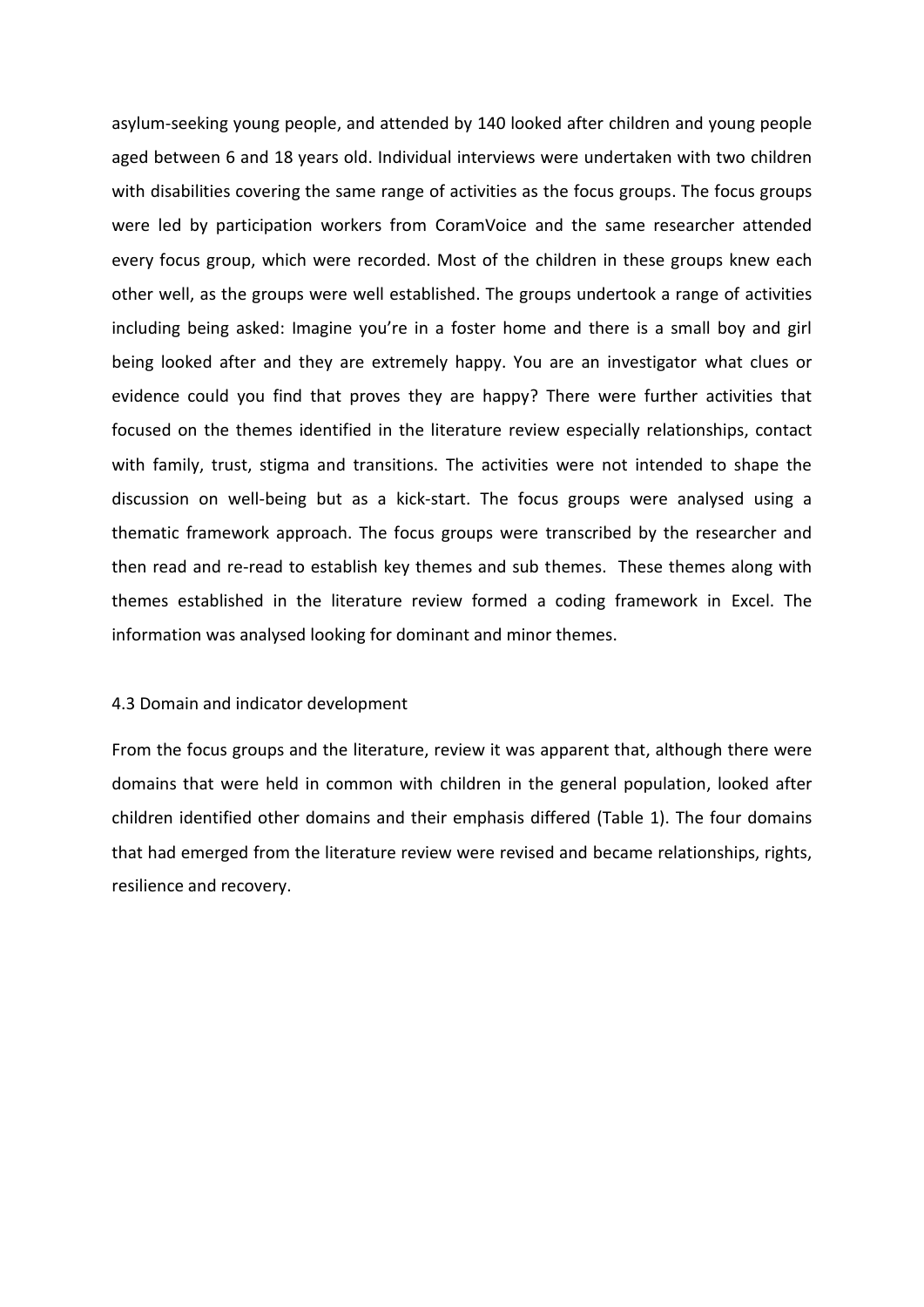| Domain        | Focus groups indicators                                                       |  |  |
|---------------|-------------------------------------------------------------------------------|--|--|
| Relationships | Important relationships with birth parents, siblings, friends, carers, social |  |  |
|               | workers and teachers                                                          |  |  |
|               | Relationship with pets                                                        |  |  |
|               | Importance of trusting relationships                                          |  |  |
| Rights        | Free from abuse, bullying, stigma and discrimination                          |  |  |
|               | Having an age appropriate account of personal history.                        |  |  |
|               | Being able to express opinions about care                                     |  |  |
|               | Feeling included in social work decision-making                               |  |  |
| Resilience    | Feeling loved, sense of belonging, happiness.                                 |  |  |
| building      | Key trusted adult                                                             |  |  |
|               | Support from carers for learning                                              |  |  |
|               | Access to the natural world, play, activities/hobbies                         |  |  |
| Recovery      | Getting a second chance after making a mistake                                |  |  |
|               | Given the same opportunities as peers.                                        |  |  |
|               | Life getting better                                                           |  |  |
|               | Support services to help with difficulties                                    |  |  |
|               | Learning life skills                                                          |  |  |

Table 1: Indicators identified by looked after children and young people (n=140)

Unlike children in the general population, material goods were barely mentioned by looked after children. This is likely to be because the vast majority of looked after children would have experienced a rise in their living standards on entering care, after coming from a background of neglect. Possessions and material goods were not so important in themselves but enabled children to keep in touch with friends and often provided links back to their birth families and early memories. Children complained about important objects (e.g. teddy bears, photos) being lost as they changed placements or of being stolen by other children where they lived. Looked after children and young people thought that one of the most important contributors to their well-being was having an understanding of why they came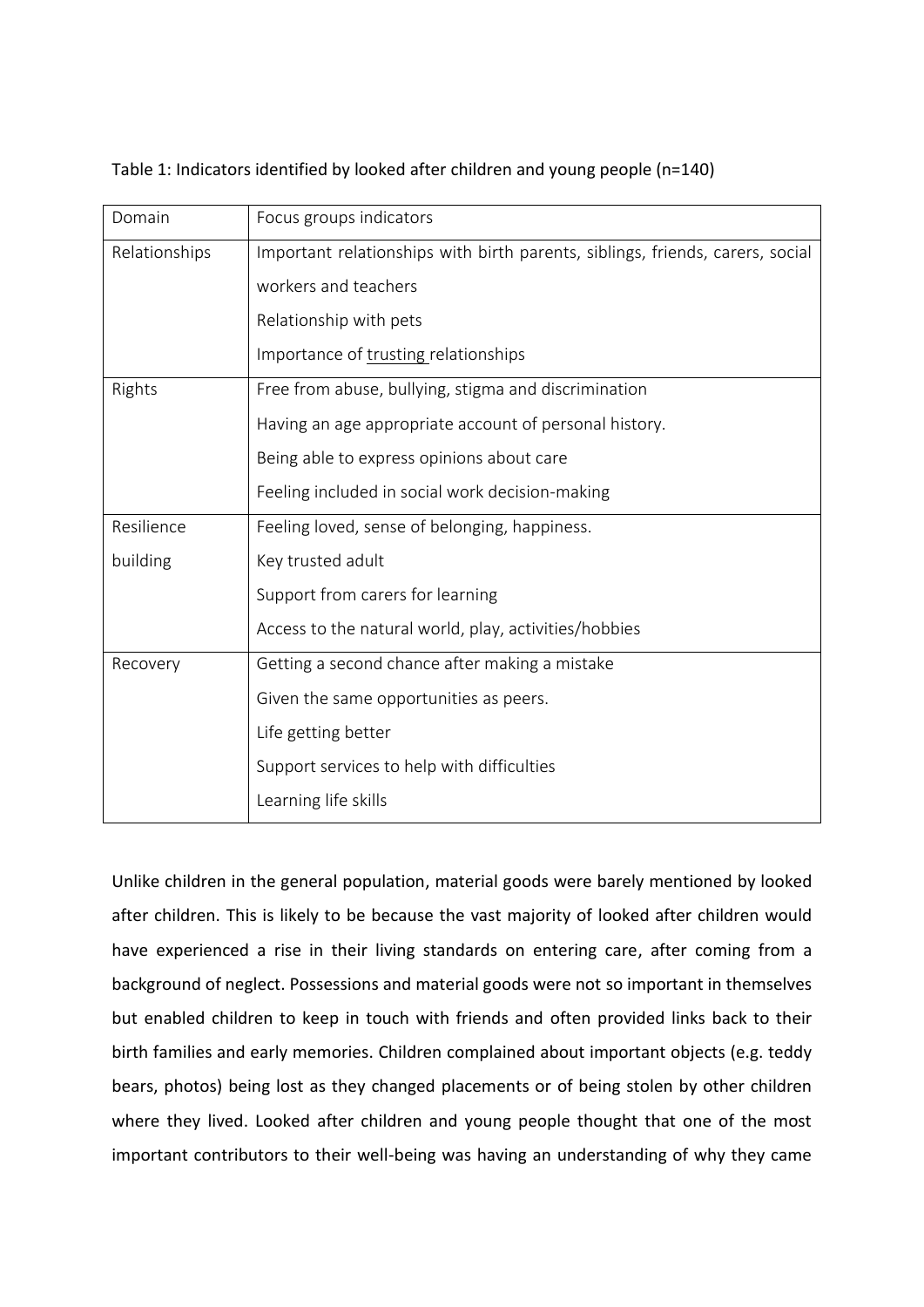into care and their early history. Evidence suggests (e.g. Cook‐Cottone and Beck 2007; Ward 2011) argue that having a coherent account of one's early history is associated with recovery from abuse and the development of an integrated identity. Conversely, gaps in information can result in children who blame themselves for abuse or removal from home and who continue to show symptoms of PTSD and trauma.

Relationships had a central significance, as they do for all children. Children and young people emphasised that their key relationships were not only with birth parents but also with siblings (who they may have been separated from), their current carer and with professionals such as their social worker and teacher. However, the emphasis for looked after children differed, as the most frequently used word in the focus groups was 'trust'. Research (e.g. Zeanah et al. 2011) has shown that early maltreatment interferes with the normal development of trust and insecure attachment patterns can develop. Once looked after, children's placements are often unstable**.** Children move placement and have frequent changes of social workers resulting in lack of trust in carers and professionals. It is not surprising that trust was mentioned so often by looked after children and the feeling that they needed a second chance if things went wrong. Fears of rejection by current carers and being moved again were common.

A trusting relationship also meant that key adults (social worker, carer, teacher) kept personal information confidential and that young people were not marked out as 'a looked after child'. Looked after children were also very concerned that they were prepared and were learning life skills because they knew that many of them would be leaving care between 18 and 19 years old and would be living on their own. We found, as had Fattore and colleagues (2009), that the domains were not discrete but interconnected. A child who experienced multiple foster placements, did not feel that they belonged anywhere, did not have a trusted adult in their lives, had few friends, did poorly at school and was unhappy. For some looked after children there were also internal conflicts as they recognised that it was not safe for them to have contact with a birth parent but the importance of that relationship led to them making contact and putting themselves at risk.

Children thought that the questions used in the Children Society/Children's World 2014 surveys on happiness, life satisfaction, life worthwhile and being positive about the future were important questions to ask, but with an additional question about whether life was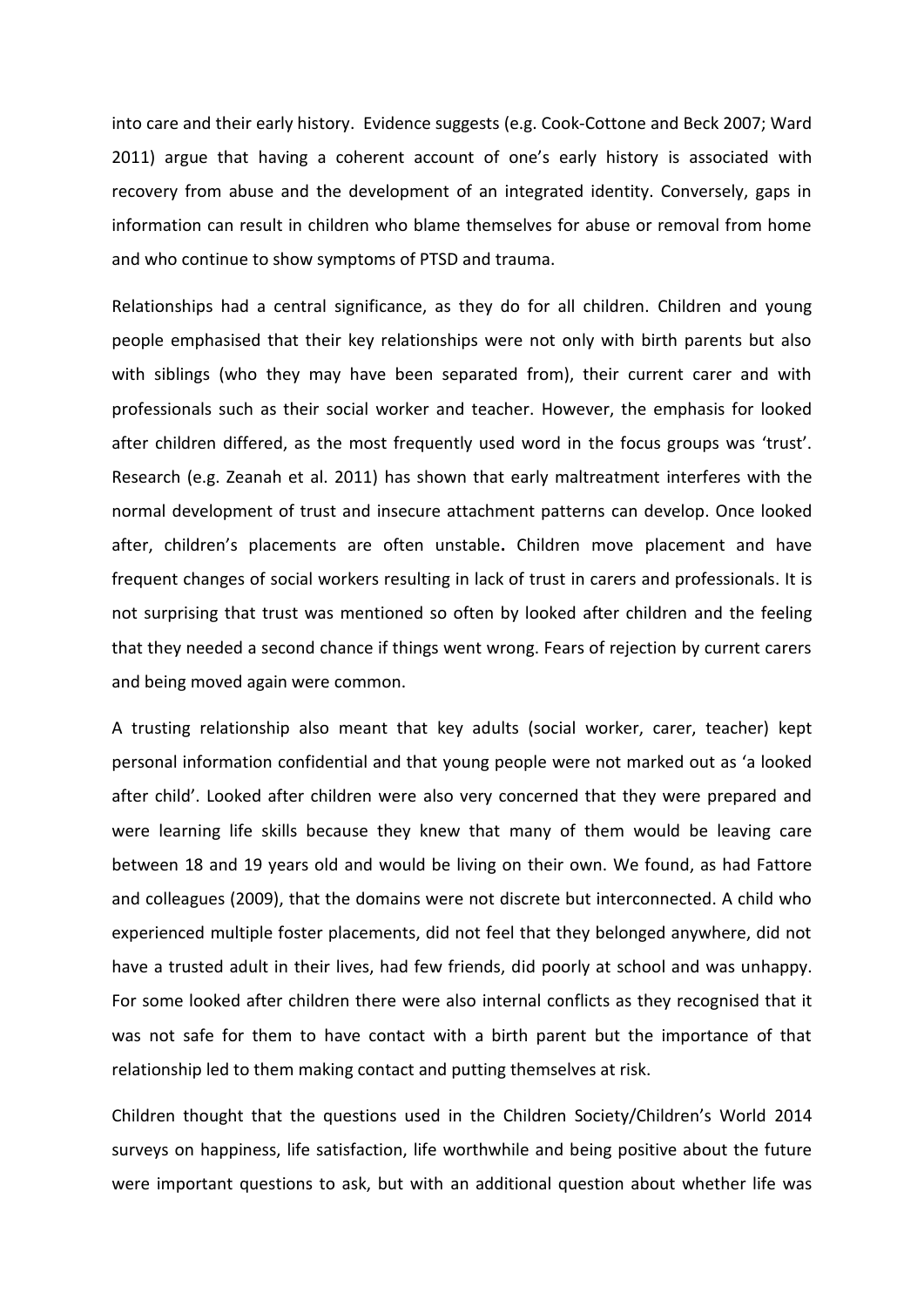improving. From the Children's World surveys, children and young people did not like the question that asked about frequency of bullying. In their view they wanted a question that asked about the impact of bullying, as even one bullying event might lead to truancy. They also did not like the question, "How much do you agree with each of these statements: My parents (or people who look after me) listen to me and take what I say into account." Some young people thought that the onus of responsibility seemed to be on the child to "speak out" and they would be blamed if they had not. They wanted the responsibility to be with the adult to ensure children's views were sought.

The analysis of all the material resulted in over 200 possible questions being identified: far too many for a successful self-completion online survey. Survey fatigue and dropout rates are high within the normal population, and we were concerned that this would be even more of an issue for looked after children. For example, we were mindful of what is known about how children answer questions especially the importance of taking into account brain maturation. The pre-frontal cortex, the site of processing and decision-making skills, is not fully developed until early adulthood (National Institute of Mental Health 2012). The difference in processing skills is shown in research examining the speed of survey completion. De Leeuw (cited in Smith and Platt 2013) found that teenagers took 1.5 times longer than adults did to process information needed to answer questions. In addition, we already knew that not only are there high rates of special education needs in the care population but also the effects of trauma can leave children's developmental age several years behind their chronological age. We wanted to collect the views from pre-teens, and hence were further concerned to create a survey that was fit for purpose and would avoid cognitive overload and a negative experience. We became more aware during the focus groups that many looked after children were angry and disillusioned at the large number of surveys and forms they are required to complete by professionals, but that they thought made no difference to their lives. All children are likely to find questionnaires intimidating (Barker and Weller 2003) but in addition looked after children were wary and weary of form filling.

An expert in survey design and a web designer joined the research team and the number of questions was reduced by removing similar questions. The reduced list of questions was taken back to three of the focus groups for their opinions on the content. The children and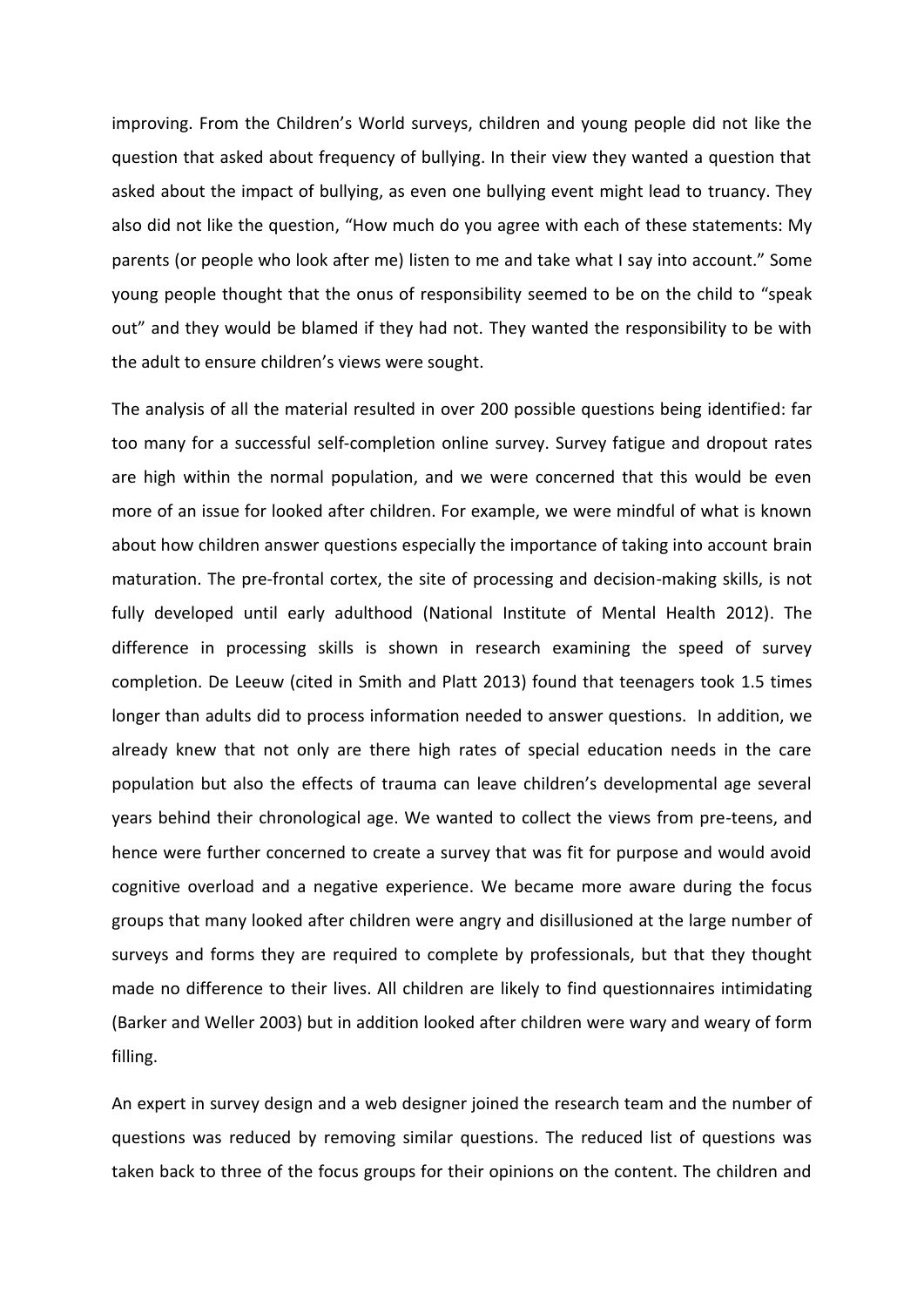young people approved all the questions but said it was still far too long. Further work by the research team, who were joined by a care leaver, reduced the questions to a point where we felt the surveys (age 4-7yrs, 8-11yrs and 11yrs +) were of an acceptable length for each age group. The process was not easy and may have resulted in important questions being omitted.

Primacy and scale effects were also considered in designing the survey. Fuchs (2005) found that when presented with a long list, children aged 10-13 years were twice as likely as older children to tick the first item. Therefore, we needed to ensure a clear lay out and question and answers had to appear on the same page. The survey needed to be meaningful, short, simple, with no negative phrasings and be easy to navigate with no distractions. A decision was made not to use any photographs on the survey pages.

Borgers and colleagues' (2004) work suggest that the number of response options should be kept to four with no midpoint for children. However, the eleven point happiness scales used in the Children Society/ONS surveys were required to provide a comparison with general population scores. The scales have been tested with young people aged 8-16 years with a refusal rate of less than 1% and no problems identified in completion, although some children preferred five point scales (Rees et al. 2010; NatCen 2012). Eleven point scales also provide greater sensitivity to subpopulation differences such as age and gender (Casas and Wold 2014). Therefore, three 11-point scales were kept to allow national comparisons.

#### 4.4 Survey administration and piloting

The team met and took part in a paper exercise designed to map a 'typical' looked after child's day with the intention of identifying places and times when a survey might be completed. It became clear that the children were very busy and were involved in meetings with professionals, contact visits with members of the birth family and other processes that children in the general population would not experience. It appeared that the best place to complete the survey was in school, as it was a familiar and neutral environment (Scott 2008) as many of the questions were about children's relationship with their carer and social worker. School could also provide a 'trusted adult' in case of distress or more likely if the child had difficulty logging on, reading or understanding the survey. Every school has a 'designated teacher' with special responsibility for looked after children and, because of the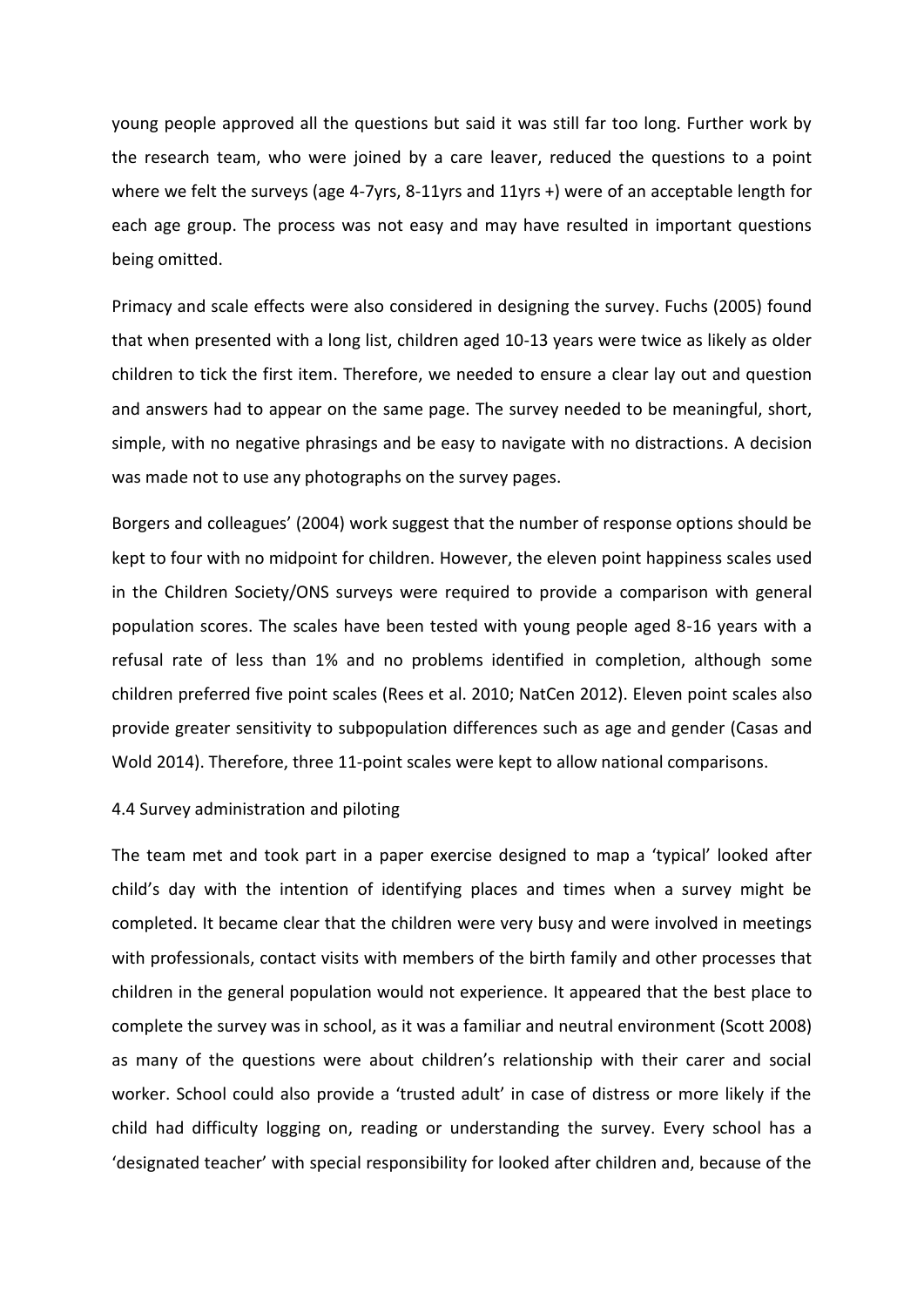high level of special educational needs, provide learning mentors or helpers who regularly work with the child on a 1:1 basis. The regular sessions provided an opportunity for a short online survey to be completed on an IPad without the looked after status of the child being flagged up in front of peers and could be completed in a private space in a low-key way.

Previous research (e.g. Borgers et al. 2004, Scott 2008) has asserted that children under the age of 7 years old are unable to complete surveys because young children are more susceptible to bias, answers may be given to please adults and are more likely to lack the necessary cognitive skills. It is argued that Piaget's theory of cognitive developmental suggests that children under the age of 7 years do not have the language skills or the verbal memory to understand survey questions. This assertion did not match our experience of talking with young children about their experiences in care. Indeed young children had not learnt to be so guarded in their answers in comparison with the teenagers who had been in the care system for many years and who knew what they were expected to say. Neither was it acceptable to the researchers or the managers within local authorities to omit looked after children simply based on chronological age. Punch (2002) argues that treating children like adults can result in exacerbating power relations and poor data but so can treating children as completely different. She proposes that researchers can perceive children as similar to adults but with different competencies. From this perspective, children are capable and it is researchers who lack the methods and flexibility to hear the voice of the child. Therefore, having a trusted adult close by, who could read out the survey questions if needed and answer children's queries allowed young children and those with reading difficulties to participate. Most importantly, it gave them the opportunity to have their views heard.

Three online surveys were created: age 4-7 years (16 questions), 8-11 years (31 questions), and 11yrs+ (46 questions). All the questions were optional and were completed anonymously. Through anonymity, we thought that we were more likely to get honest answers but of course, the drawback was that individual children's progress could not be tracked. However, the high levels of churn in the care system with about a third entering and leaving each year meant that tracking progress over time would be difficult. One of the nine local authorities agreed to pilot the survey over a two week period in April 2015 on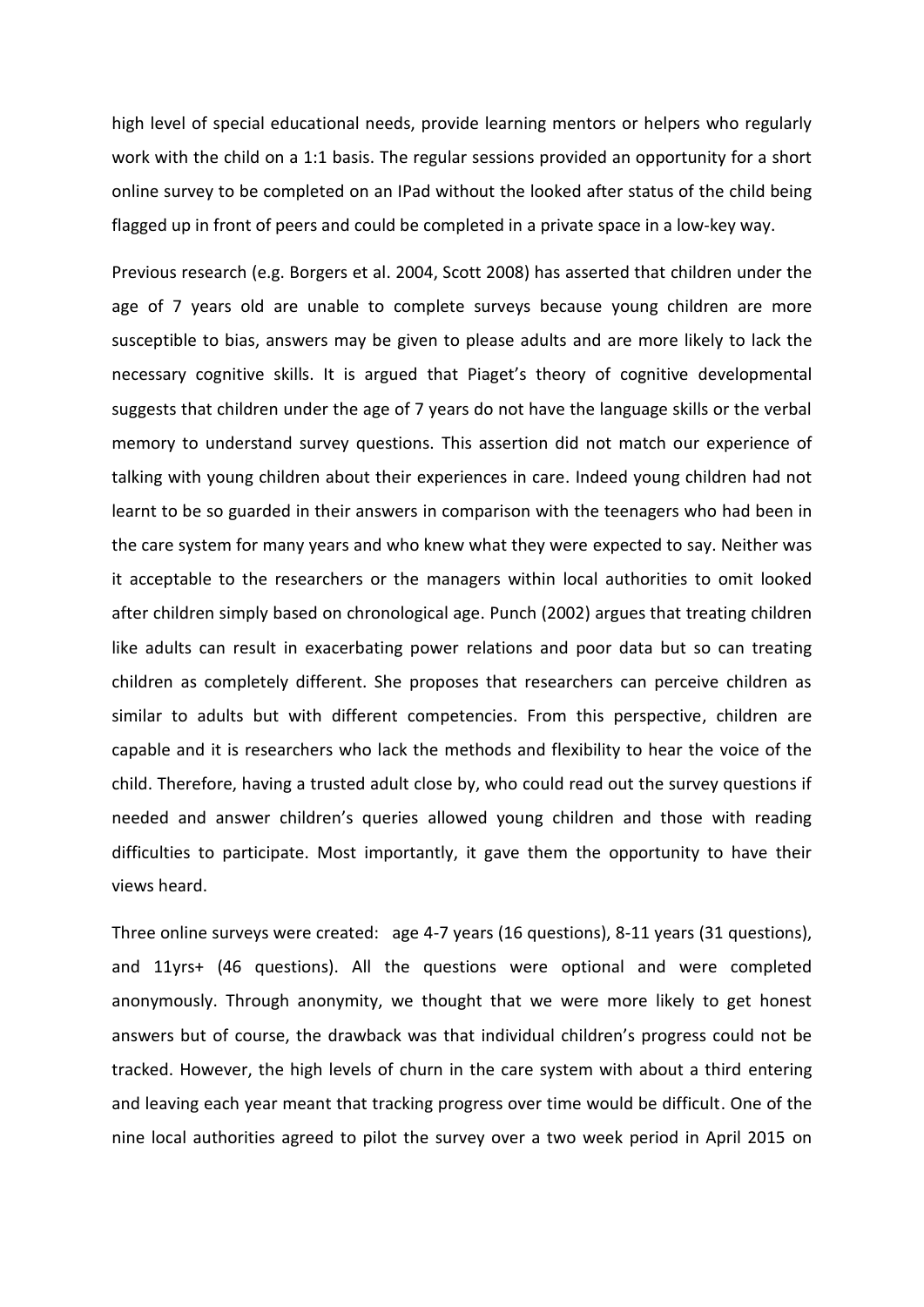their looked after children (total population of 183 individuals aged 4-18 years old) and gave permission for some children to be involved (with their consent) in cognitive interviewing.

#### 4.5 Cognitive interviewing

Cognitive interviewing has developed over the last 30 years and is a useful tool in exploring participants' thought processes. It focuses on the usually hidden mental processes that participants use in answering survey questions (Collins 2015). Five children were observed completing the survey and nine were interviewed later. The children were purposively selected to represent a range of ages (5-16yrs) and types of placement (living with relatives, foster care and residential). The observations were focused on the environment and the interactions between the child and trusted adult if one was present (Table 2). Interviews were intended to answer whether children had understood the question in the way we had intended (comprehension), were able to recall the answer (retrieval), that the response options offered were adequate (responses), and whether any of the questions were too sensitive and caused distress or anxiety (sensitivity). Observations and interviews also provided an opportunity to assess the length of time it took to complete the survey and to ask children if thought any key questions were missing.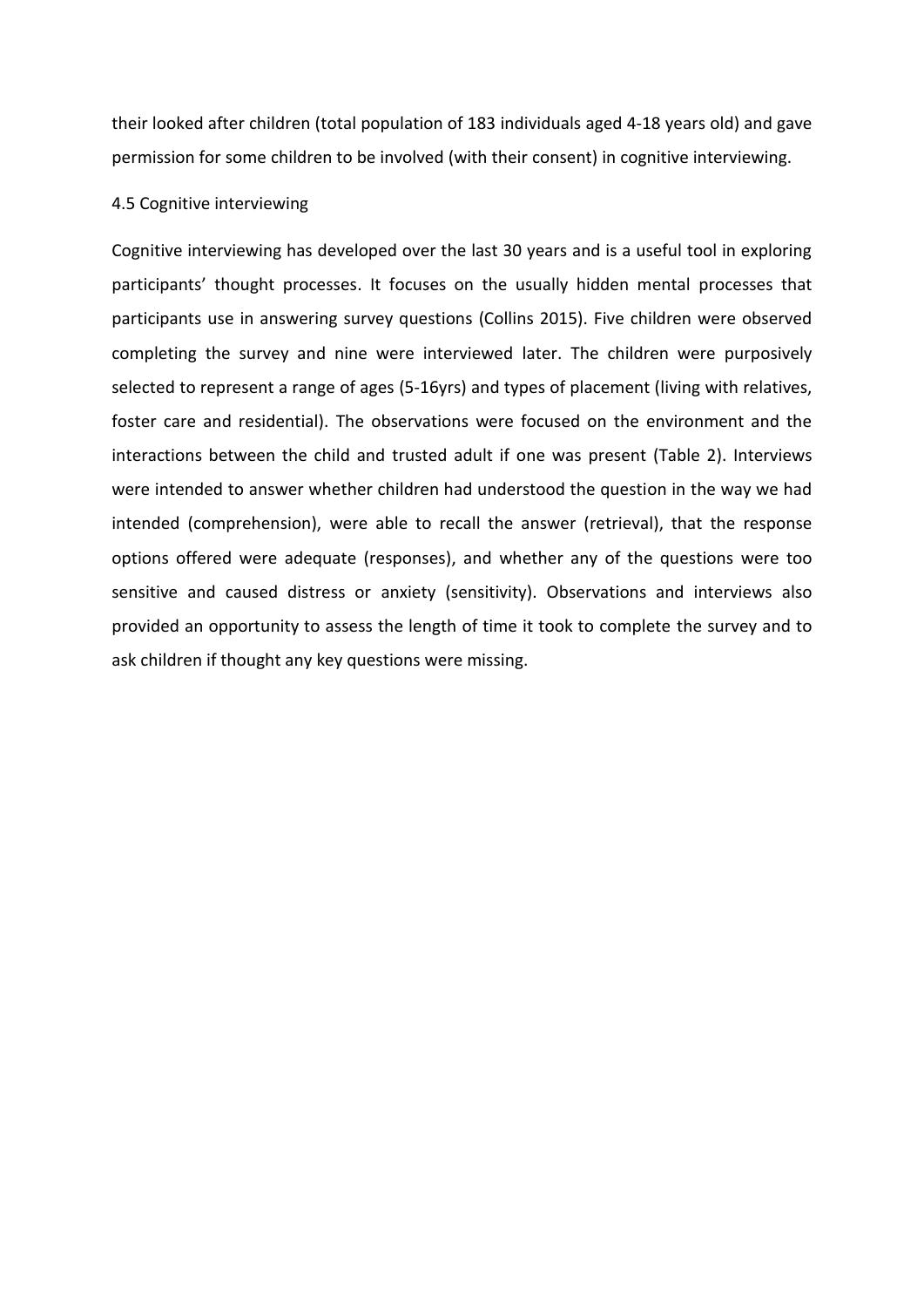# Table 2: Pilot Observational checklist

| <b>Environment</b>                                              | <b>Identify and Describe</b> |  |
|-----------------------------------------------------------------|------------------------------|--|
| <b>Time survey began</b>                                        |                              |  |
| Type of room                                                    |                              |  |
| Any problems logging on?                                        |                              |  |
| Any distractions or interruptions throughout completion?        |                              |  |
|                                                                 |                              |  |
| The Trusted adult (TA)                                          |                              |  |
| If present, how does the TA begin the task?                     |                              |  |
| Tone of reading – encouraging, matter of fact, hurry up, etc    |                              |  |
| Was a question read out again? Which?                           |                              |  |
| Did the child have to ask the trusted adult for help? Why? TA's |                              |  |
| response?                                                       |                              |  |
| Was a question reworded without changing the meaning?           |                              |  |
| Was a question reworded which might have changed the            |                              |  |
| meaning?                                                        |                              |  |
| Was a question missed?                                          |                              |  |
| Was a statement changed to a question or question to a          |                              |  |
| statement?                                                      |                              |  |
| Anything else                                                   |                              |  |
|                                                                 |                              |  |
| The Child or Young person (YP)                                  |                              |  |
| If YP on their own, how do they begin?                          |                              |  |
| Did the child ask for clarification?                            |                              |  |
| Did they change an answer?                                      |                              |  |
| Did the child talk during the survey? When? Why?                |                              |  |
| Did child say couldn't get answer to fit available options?     |                              |  |
| At what point did they get restless?                            |                              |  |
| Did they say Don't know or refuse.                              |                              |  |
| Anything else                                                   |                              |  |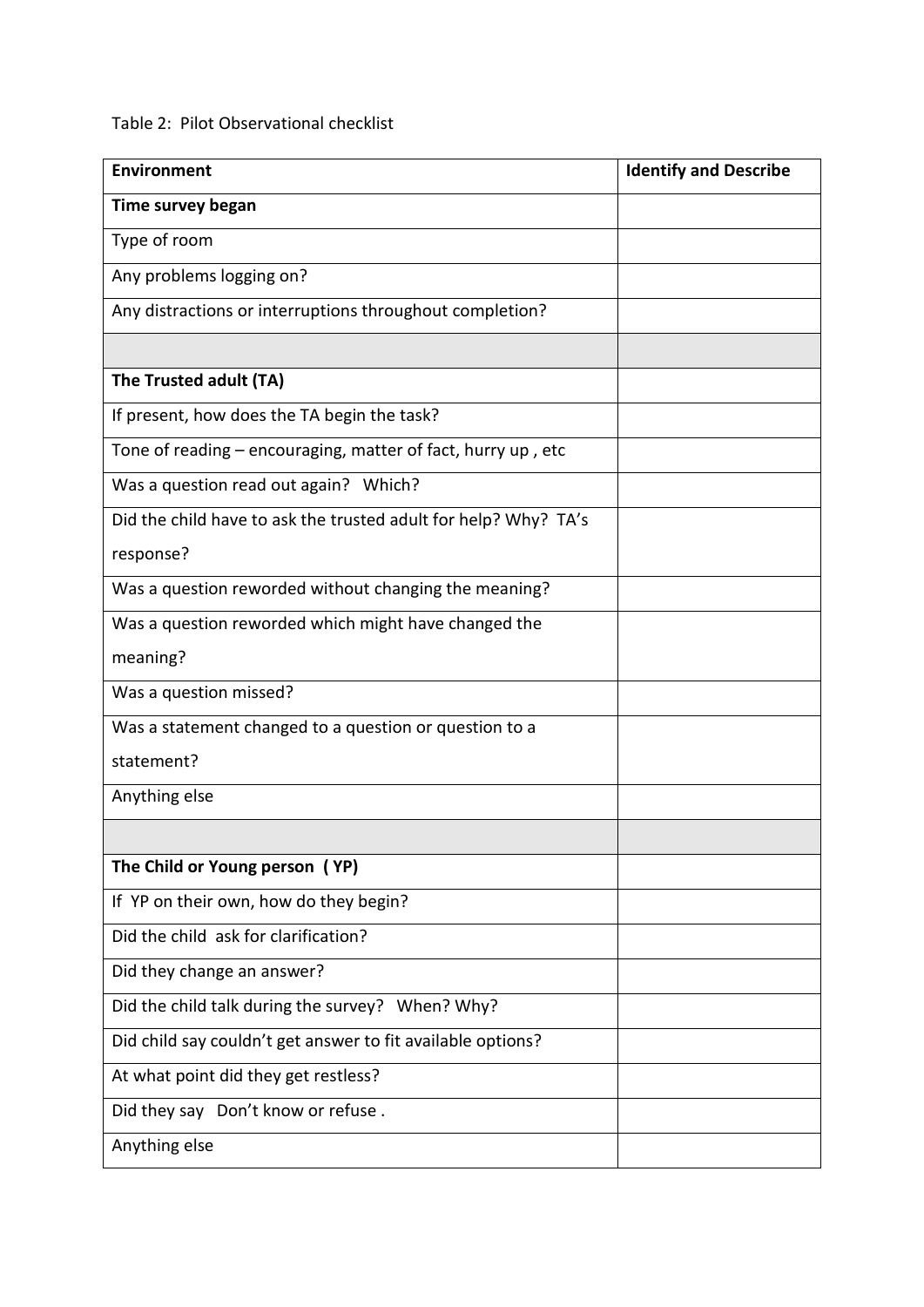| Time survey ends                           |  |
|--------------------------------------------|--|
| Conclusion of survey – mood, any comments? |  |

*Time to complete* most children and young people took 10 minutes to complete the survey. In most circumstances, the teacher was on hand to answer any questions but did not take an active role. However, we observed one young person who understood little English taking 30 minutes to complete the survey. The teacher's role in these circumstances was much more intense, as she had to translate and explain each question.

*Comprehension* Most of the questions were easily understood. However, the youngest age group (4-7 years) did not understand the demographic question at the start of the survey that asked about their ethnicity. They were unfamiliar with ethnic categories. One child ticked 'mixed ethnicity' and when asked why he had selected that category replied that he had done so because his father lived in London. Other children and young people did not know their ethnicity as the identity of their father was unknown. The youngest children also had difficulty deciding what kind of placement they were living in. Looked after children who were being brought up by grandparents did not think the option 'living with family or friends' applied to them.

We also wanted to probe whether children would understand a question that asked 'Do you feel settled in the home you live in? The intention was to tap into whether children felt secure in their placements and had a sense of belonging without raising any fears that they might be about to move. Children and young people understood the meaning of the word 'settled' and said it was used by their social workers when asking about whether things were going well. An autistic young person did not understand the question and asked his teacher for further clarification. The teacher understood the word differently and defined it as "everything feeling calm and like that every day.'

*Retrieval* The 11yrs + survey included two questions that needed a calculation 1) How many placements have you lived in in the last 12 months? 2) How many social workers have you had in the last 12 months? We were expecting that children and young people might think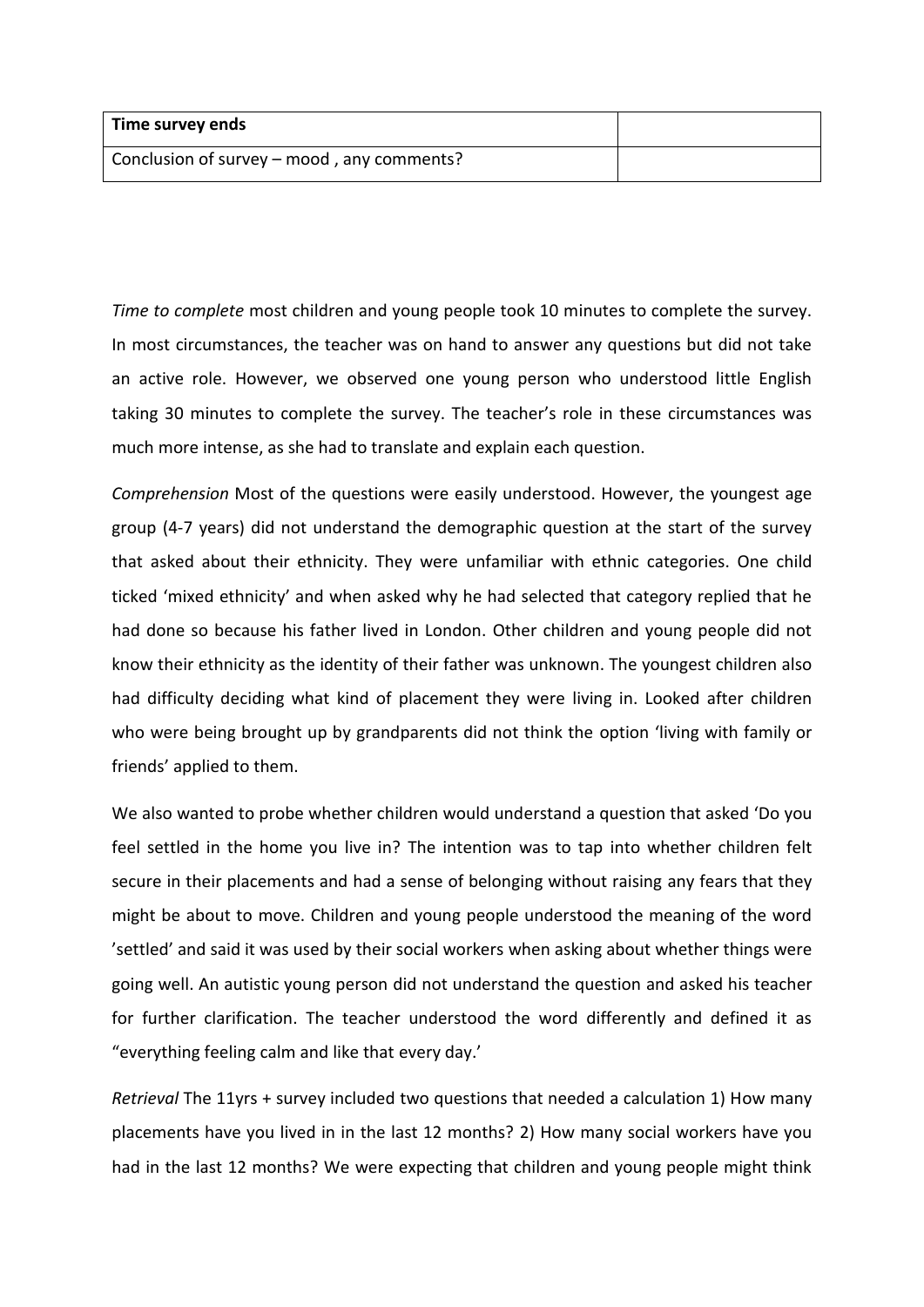about 12 months in different ways calculating from either September (the start of the school year) or January. Three young people when asked individually about how they had arrived at their answer said that they counted all the placements they had had since entering care and divided it by their years in care. The number of social workers was also calculated in a similar way for young people who had experienced many changes. This gives a very practical example of Punch's (2002) comment regarding the need for adults to think differently when listening to the child's voice: here the children's perspective could be considered inaccurate, as an adult researcher would be seeking an exact numerical data point. Yet, whilst the answers were estimates rather than exact numbers, they are valid in reflecting how children and young people felt about stability.

*Measurement* Most of the measurement options worked well except for the options available to answer questions about contact with the birth family. The questions asked, 'Do you see your mother too much, just the right amount, too little?' The question was repeated asking about contact with fathers and siblings with a text box available for those who wanted to add more information. The question and options had been kept simple, as we did not want to distress children, as we were expecting contact to be the most sensitive question. However, children were frustrated at the lack of options. For example, one young person who was living with her full sister, but separated from half-siblings, and thought of the grown up birth children of her foster carer as siblings too, wanted to see some siblings more and some siblings less. Other children said that contact was prohibited because of safeguarding issues or a parent had died or had rejected and refused to see the child and therefore contact could not take place.

Changes in the way the survey questions were laid out on a page also did not work well. We thought that variety might keep children's interest but instead the change, from questions posed as a sentence to ones that were in a grid, just made children sigh and wonder how much longer the survey would take. There was a particular dislike of grid questions, and a preference for a longer page that presented one question at a time.

*Sensitivity of questions* The questions about contact with birth family members were sensitive but did not prevent completion of the survey, whereas questions about asylumseeking status did affect completion. The focus group with asylum-seeking looked after children had identified specific areas that detrimentally affected their well-being: disputes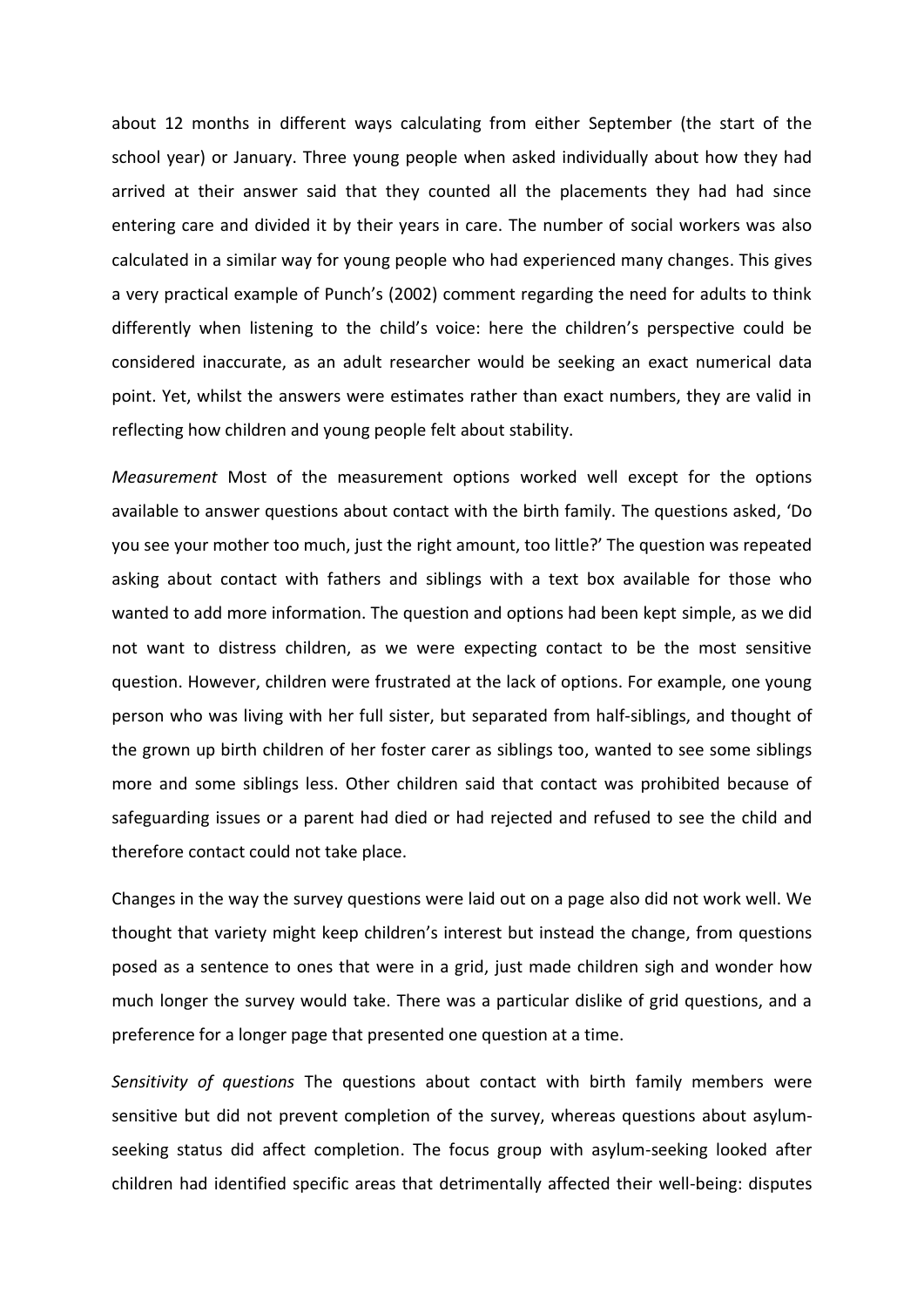about their actual age, lengthy delays in deciding the outcome of their case and children feeling that they were not kept informed. Therefore, we had included three questions in the survey and asked: Are you an asylum seeker? (If yes) Are you kept up-to-date with your asylum claim? At the moment, are there any disagreements about your age? Although the survey was anonymous an observation of a child who was seeking asylum, and feedback from teachers of other asylum-seeking young people, found that children became very anxious when faced with these questions. Children may have wondered how the information might be used and not trusted the confidential nature of the survey.

*Role of 'trusted adult'* Safeguarding concerns were raised by trusted adults who had witnessed children completing a question stating that they did not feel safe where they lived. This highlighted the difference between how adults and looked after children interpret and use the word 'safe'. Adults were unsure of what to do in such circumstances. Should they intervene immediately and ask more questions or should they let the child complete the survey? Whom should they tell? Professionals feared that they might make a mistake and be blamed if child abuse was later discovered. Concerns were also raised in respect of older young people who would be less likely to have a trusted adult present and therefore no one would know how they had responded to the question. Questions about safety are complex for maltreated children, as children may continue to feel unsafe even though they are safe. However, having experienced maltreatment places children at greater risk of further abuse.

#### 4.6 Edits to the surveys

As a result of the cognitive interviewing and analyses of pilot data, a number of changes were made to the surveys. Questions that had not been well understood were clarified, more examples added, and those that asked about asylum-seeking status and ethnicity were removed. Demographic information would no longer be completed by young children but by the trusted adult before the child began the survey. Further guidance was written for trusted adults about what to do if they had safeguarding concerns and telephone helpline numbers were added for children. The layout of the survey was made more consistent and visual smiley/sad faces were added to anchor the 11-point scales.

# **5 Key findings and on-going work**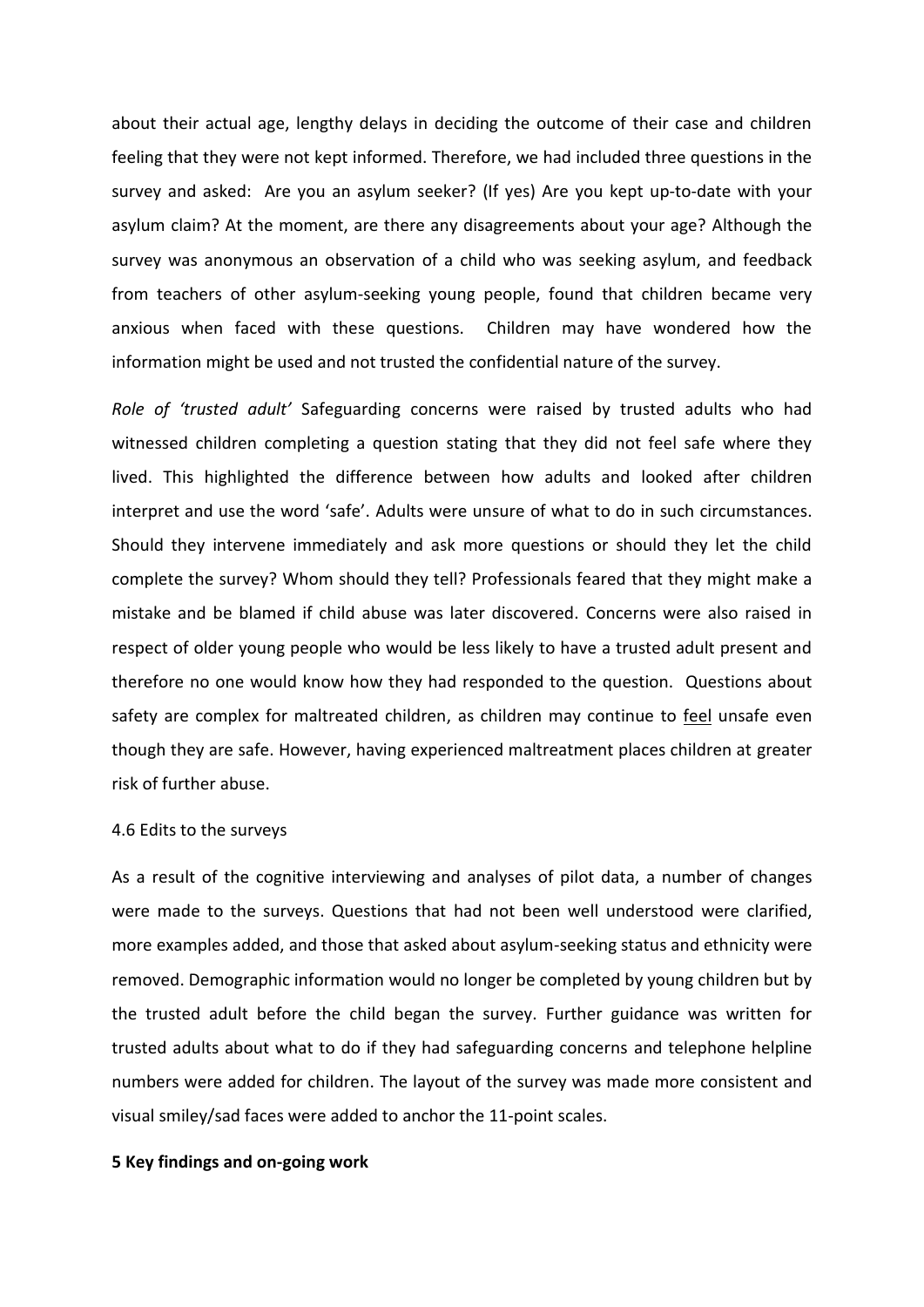The pilot survey was successfully completed by children of all ages (overall response rate was 40% of 183 individuals) and we were particularly pleased to get a 54% response rate from the 4-7 years age group. Survey data were explored in SPSS using frequencies, cross tabulations and Chi-square tests and the Mann-Whitney U were used to test differences by age and gender. Key findings were: that the majority of children and young people thought their lives were improving, were as satisfied with life as children in the UK general population but expressed more unhappiness. Half of those aged between 8 and 18 years old said they were dissatisfied with the amount of contact they had with either their mother or father. Most children made positive comments about being looked after but about a quarter of young people over 11 years old were concerned about the stigma of being in care and of adults who drew negative attention to their care status. Nearly half thought they did not get a 'second chance' if they made a mistake.

Younger children (4-11yrs) were less settled in their placements, less confident of the identity of their social worker and lacked an understanding of why they were being looked after in comparison with older young people. More than a third of young people over 11 years old reported changes of placement and only 23% had kept the same social worker in the previous year.

The majority of all children had a trusted adult on whom they could rely and a good trusting relationship with their carer and social worker. Most children liked school, had at least one good friend and a carer who helped with learning. But 36% of young people over 11 years old did not have access to a computer in their foster home and a quarter thought they were not being taught independence skills.

We were keen to close the circle and feedback findings to the Local Authority and to their looked after children. The results of the pilot survey were therefore presented at an event chaired by the Director of Children's Services attended by approximately 60 social workers and teachers and presented at other key meetings in the local authority. We have been extremely fortunate to be working with a local authority with such a high commitment to improving the well-being of children in their care. A senior manager stated, "*You have enabled all of us … to have a very thorough understanding of what we do well and what we need to change from our children in care's perspective. I have enjoyed the whole process, but to be in a packed room of school, social care, and senior leaders all listening to our children's*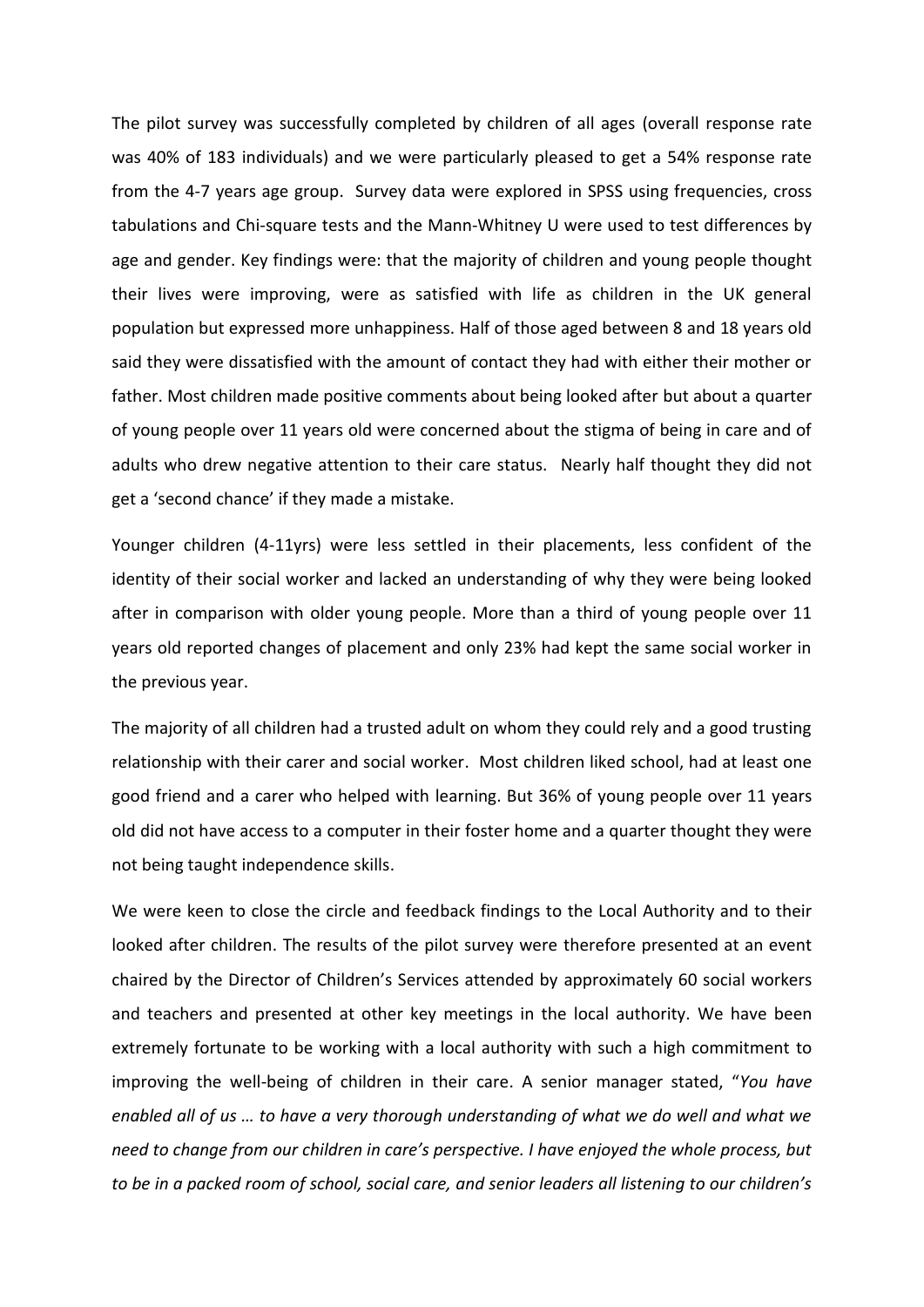*views of their care journey and then discussing what they do differently was a particular highlight. Lots to do now to make sure we embed this valuable information into all areas of our improvement planning."* 

The key findings ("You said") were sent to every looked after child in the authority (not just those who completed) along with the local authority's statement of how they planned to address their concerns ("We will"). The first pilot local authority intends to re-run the survey and new local authorities will run the surveys for the first time in 2016. With more completed surveys and lessons learnt from the pilot (especially ensuring everyone in the authority is informed about the survey) some of the limitations of the first pilot should be addressed. The limitations included piloting in a small rural Local Authority, few surveys completed by children excluded from school, in residential care or placed many miles away from their home area. We intend to address these difficulties in the second phase of pilots working with a senior professional (the survey champion) in each local authority. This work is on-going.

The next stage of the research will be to use the findings of the well-being surveys to identify those local authorities whose children report higher well-being so that we can begin to answer the original research question: Which local authorities provide a good care experience and what practices and policies do they have in place to make that happen?

#### **References**

Association of Directors of Children's Services (2012). *What care is for?*  [http://adcs.org.uk/assets/documentation/ADCS\\_Position\\_Statement\\_What\\_is\\_care\\_for.pdf](http://adcs.org.uk/assets/documentation/ADCS_Position_Statement_What_is_care_for.pdf) Accessed 13 January 2016.

Axford, N. & Little, M. (2006). Refocusing children's services towards prevention: lessons from the literature. *Children and Society,* 20 (4), 299-312.

Axford N., Hobbs T. & Jodrell D. (2013). Making child well-being data work hard: getting from data to policy and practice. *Child Indicators Research,* 6, 161-177.

Barker, J. & Weller, S. (2003) "Is it fun?" Developing children centred research methods. *International Journal of Sociology and Social Policy*, 23, 33-58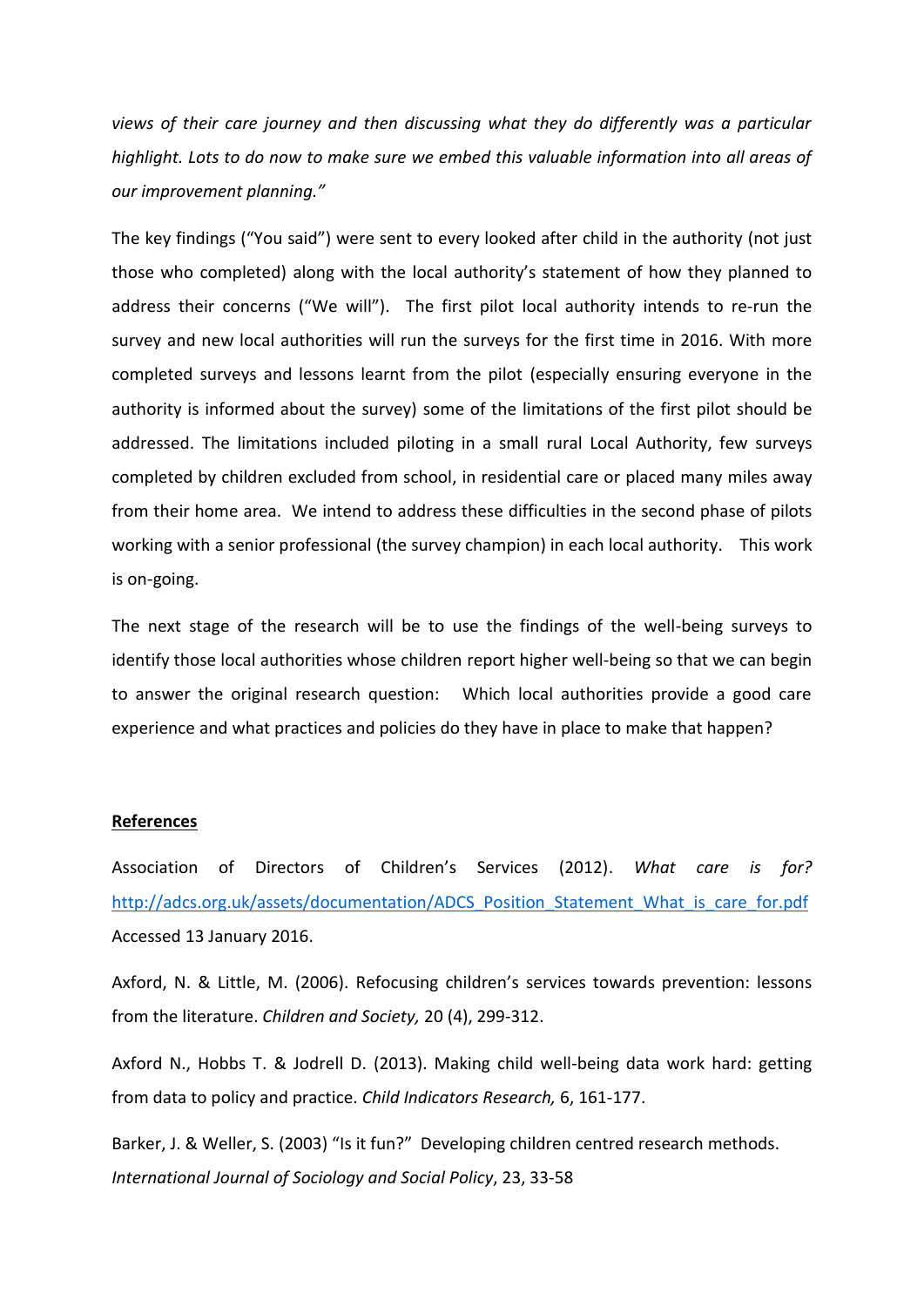Ben-Arieh, A., Hevener-Kaufman, N., Bowers-Andrews, A., Goerge, R.M., Joo-Lee, B. & Aber, J.L. (2001). *Measuring and Monitoring Children's Well-Being*. Dordrecht, the Netherlands: Kluwer Academic Publishers.

Ben-Arieh A. Casas, F., Frønes, I., & Korbin, J.E. (Eds.) (2014). *Handbook of Child Well-Being*. Dordrecht, Springer.

Borgers, N., Hox, J. & Sikkel, D. (2004). Response Effects in Surveys on Children and Adolescents: The Effect of Number of Response Options, Negative Wording and Neutral Mid-Point. *Quality and Quantity,* 38, 17–33.

Carnevale, F. A., Campbell, A., Collin-Vézina, D. & Macdonald, M. E. (2015). Interdisciplinary Studies of Childhood Ethics: Developing a New Field of Inquiry*. Children & Society*, 29, 511– 523.

Casas, F. & Wold, B. (2014). Measurement of well-being in children and adolescents. In A. Ben-Arieh et al. (Eds) (pp 573-575) *Handbook of Child Well-Being*. Dordrecht, Springer.

Cheevers, C. & O'Connell, M. (2012). Developing an index of well-being for a nine year old Irish children. *Child Indicators Research*. 6, 213-236.

Children's Commissioner (2015). *State of the Nation.*

[http://www.childrenscommissioner.gov.uk/publications/state-nation-report-1-children](http://www.childrenscommissioner.gov.uk/publications/state-nation-report-1-children-care-and-care-leavers-survey-2015)[care-and-care-leavers-survey-2015](http://www.childrenscommissioner.gov.uk/publications/state-nation-report-1-children-care-and-care-leavers-survey-2015) Accessed 13 January 2016

Children's Rights Director (2010). *Children's messages on care 2010.* Manchester, Ofsted. <https://www.cornwall.gov.uk/media/3623838/Childrens-messages-on-care-2010.pdf> Accessed 13 January 2016

Children's Society (2014). *The Good Childhood Report: A review of our children's wellbeing.* London, The Children's Society.

Collins, D. (2015). *Cognitive interviewing Practice*. NatCen. London, Sage.

Cook-Cottone, C. & Beck, M. (2007). A model for life story work: Facilitating the Construction of Personal Narrative for Foster Children. *Child and Adolescent Mental Health*, 12(4), 193-195.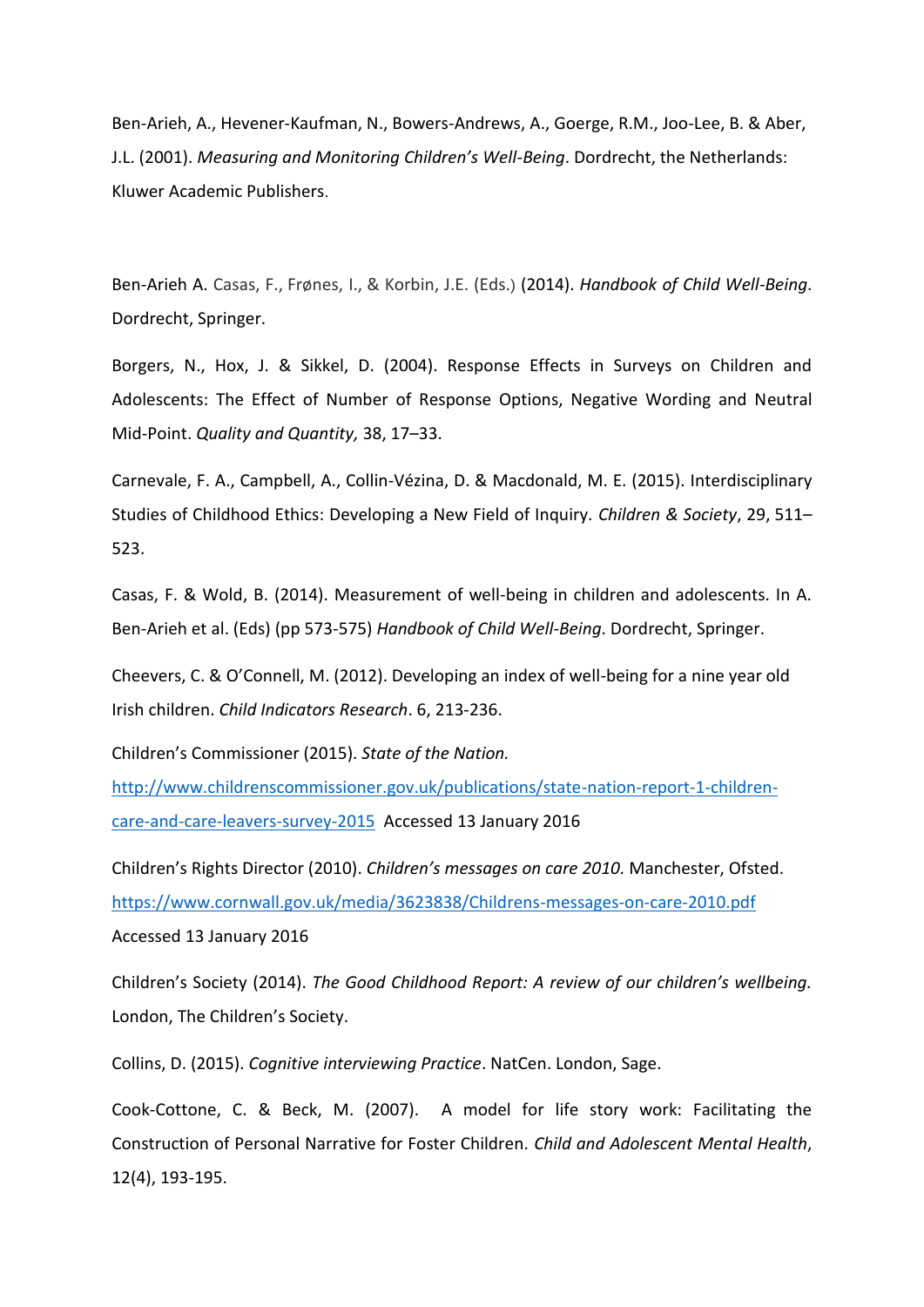Department for Education (2015). *Statistical first Release: Outcomes for Children Looked After by Local Authorities in England, as at 31 March 2015*. London, SFR 34/2015.

Dex, S. & Hollingworth, K. (2012). *Children and Young People's Voices on their Well-Being*. CWRC Working Paper No 4. Childhood Wellbeing Research Centre (CWRC), London, Institute of Education.

Dickson, K., Sutcliffe, K. & Gough, D. (2009). *The experiences, views and preferences of Looked After children and young people and their families and carers about the care system.* London, EPPI Centre Institute of Education.

Fernandes L., Mendes, A. & Teixeira, A. C. (2012). A review essay on the measurement of child well-being. *Social Indicators Research,* 106 (2), 239-257.

Fattore, T., Mason, J. & Watson, E. (2009). When children are asked about their well-being: Towards a framework for guiding policy. *Child Indicators Research,* 2, 57-77.

Ford, T., Votaries, P., Meltzer, H., & Goodman, R. (2007). Psychiatric disorder among British children looked after by local authorities: comparison with children living in private households. *British Journal of Psychiatry,* 190, 319-325.

Fuchs, M. (2005). Children and Adolescents as Respondents, Experiments on Question Order, Response Order, Scale effects and the Effect of Numeric Values Associated with Response Options. *Journal of Official Statistics,* 21 (4), 701-725.

Fulcher, L.C. & Garfat, T. (2013). Outcomes that Matter for Children and Young People in Out-of-Home Care. *International Journal of Social Pedagogy*, 2(1) 33-46.

Gabhainn, S.N., & Sixsmith, J. (2005). Children's Understandings of Well-being. <http://www.nuigalway.ie/hbsc/documents/childrenunderstandingofwellbeing.pdf>

Accessed 13 January 2016

Goodman, R. (1997). The Strengths and Difficulties Questionnaire: A Research Note. *Journal of Child Psychology and Psychiatry,* 38, 581-586.

Holder, J., Beecham, J. & Knapp, E. (2011). *Developing a wellbeing outcome measure for use in economic evaluations of children's services: Identifying domains important to children and*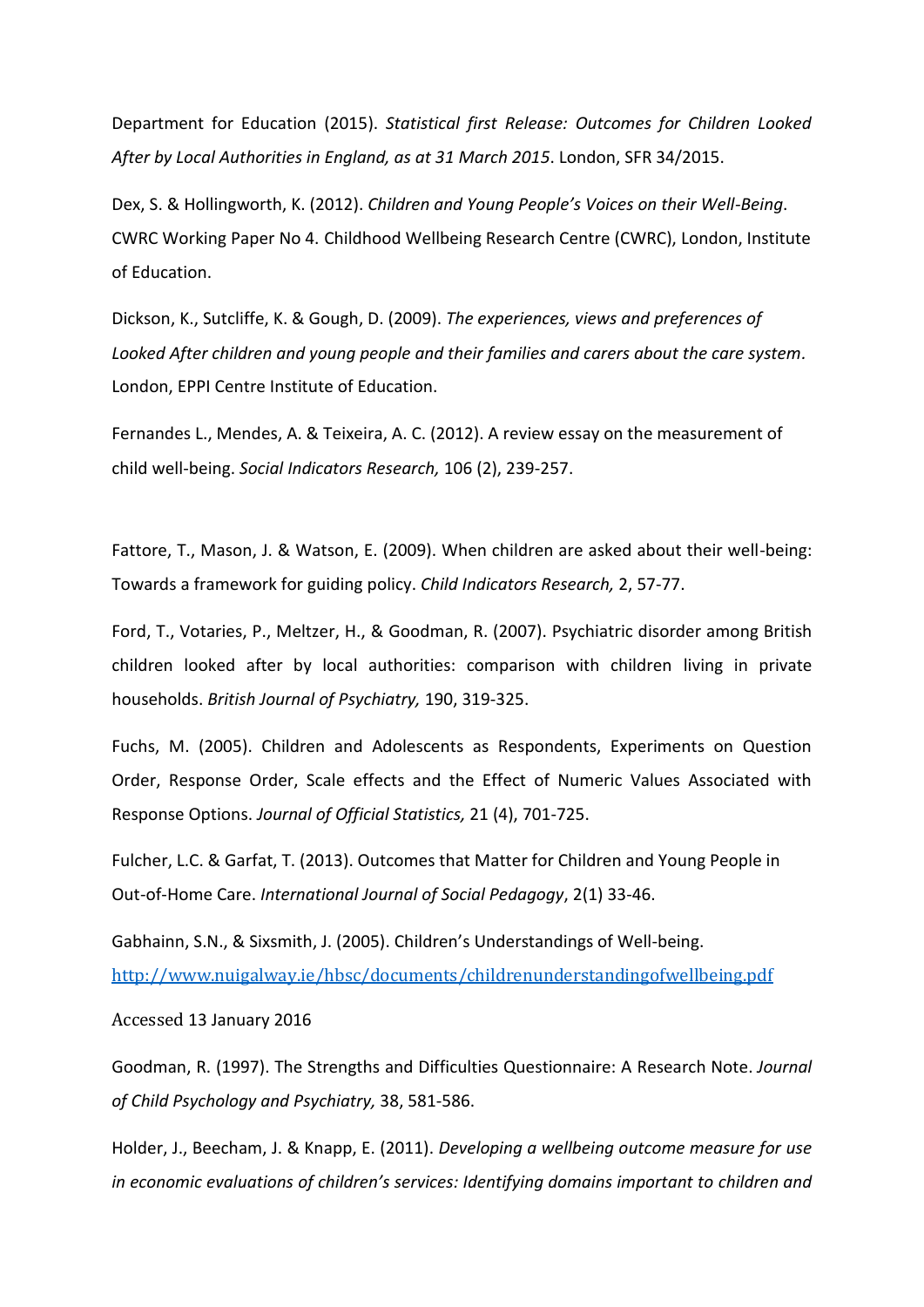*young people*. Childhood Wellbeing Research Centre, CWRC working paper No 008, London, Institute of Education.

Jaffee, S. & Christian, C. (2014). The Biological Embedding of Child Abuse and Neglect: Implications for Policy and Practice. *Social Policy Report*, 28 (1),

[http://www.srcd.org/sites/default/files/documents/spr\\_28\\_1.pdf](http://www.srcd.org/sites/default/files/documents/spr_28_1.pdf) Accessed 13 January 2016

Jones, R., Everson-Hock, E., Papaioannou, D., Guillaume L., Goyder E., Chilcott J., Cooke J., Payne, N., Duenas, A., Sheppard, L. & Swann, C. (2011). Factors associated with outcomes for looked-after children and young people: A correlates review of the literature. *Child: Care, Health and Development*, 37, 613–622.

Llosada-Gistau, J., Montserrat, C. & Casas, F. (2015). The subjective well-being of adolescents in residential care compared to that of the general population. *Children and Youth Services Review, 52*, 150-157.

National Audit Office (2014). *Children in Care.* [http://www.nao.org.uk/wp](http://www.nao.org.uk/wp-content/uploads/2014/11/Children-in-care1.pdf)[content/uploads/2014/11/Children-in-care1.pdf](http://www.nao.org.uk/wp-content/uploads/2014/11/Children-in-care1.pdf) Accessed 13 January 2016.

NatCen Social Research and the National Foundation for Educational Research (2012) *Smoking, drinking and drug use among young people in England in 2012*.

[http://www.hscic.gov.uk/catalogue/PUB11334/smok-drin-drug-youn-peop-eng-2012](http://www.hscic.gov.uk/catalogue/PUB11334/smok-drin-drug-youn-peop-eng-2012-repo.pdf) [repo.pdf](http://www.hscic.gov.uk/catalogue/PUB11334/smok-drin-drug-youn-peop-eng-2012-repo.pdf) Accessed 13 January 2016

National Institute of Mental Health (2012). *The Teen Brain: Still under Construction*. [http://www.nimh.nih.gov/health/publications/the-teen-brain-still-under](http://www.nimh.nih.gov/health/publications/the-teen-brain-still-under-construction/index.shtml?utm_source=LifeSiteNews.com+Daily+Newsletter&utm_campaign=2c0fa9560b-LifeSiteNews_com_Intl_Full_Text_12_18_2012)[construction/index.shtml?utm\\_source=LifeSiteNews.com+Daily+Newsletterandutm\\_campai](http://www.nimh.nih.gov/health/publications/the-teen-brain-still-under-construction/index.shtml?utm_source=LifeSiteNews.com+Daily+Newsletter&utm_campaign=2c0fa9560b-LifeSiteNews_com_Intl_Full_Text_12_18_2012) [gn=2c0fa9560b-LifeSiteNews\\_com\\_Intl\\_Full\\_Text\\_12\\_18\\_2012](http://www.nimh.nih.gov/health/publications/the-teen-brain-still-under-construction/index.shtml?utm_source=LifeSiteNews.com+Daily+Newsletter&utm_campaign=2c0fa9560b-LifeSiteNews_com_Intl_Full_Text_12_18_2012) Accessed 13 January 2016 2015.

Newton, J., Ponting, C., & Breen, D. (2011). *Young People and Well-being: Contemporary Science Debates in Wales.* London, Office of National Statistics.

Office of National Statistics (2014). *Measuring National Well-being, Exploring the Well-being of Children in the UK, 2014.* [http://www.ons.gov.uk/ons/rel/wellbeing/measuring-national-well](http://www.ons.gov.uk/ons/rel/wellbeing/measuring-national-well-being/exploring-the-well-being-of-children-in-the-uk--2014/index.html)[being/exploring-the-well-being-of-children-in-the-uk--2014/index.html](http://www.ons.gov.uk/ons/rel/wellbeing/measuring-national-well-being/exploring-the-well-being-of-children-in-the-uk--2014/index.html) Accessed 13th January 2016.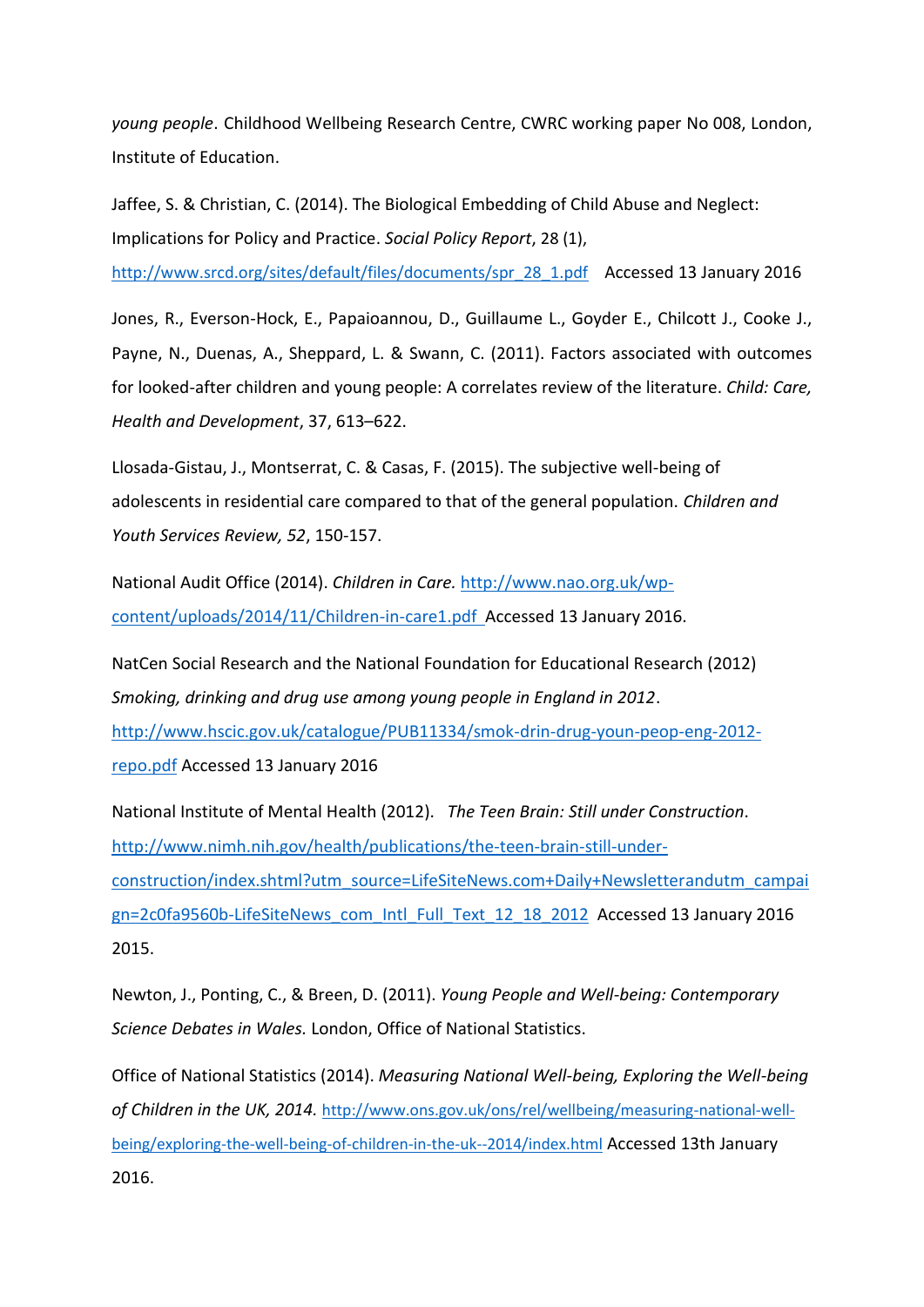O'Neill, T.& Zinga, D. (2008). *Children's rights: multi disciplinary approaches to participation and protection*. Canada, University of Toronto Press.

Pona, I. & Hounsell, D. (2012). *The value of independent advocacy for looked after children and young people*. London, Children's Society.

Punch, S. (2002). Research with children: the same or different from research with adults? *Childhood-a Global Journal of Child Research,* 9, 321-341*.*

Reeve, K. & Batty, E. (2011). *The hidden truth about homelessness: Experiences of single homelessness in England.* Crisis.

[http://www.crisis.org.uk/data/files/publications/HiddenTruthAboutHomelessness\\_web.pdf](http://www.crisis.org.uk/data/files/publications/HiddenTruthAboutHomelessness_web.pdf) Accessed 13th January 2016.

Rees, G., Goswami, H. & Bradshaw, J. (2010). *Developing an index of children's subjective well-being in England.* London, The Children's Society.

Ryff, C. D. (1989). Happiness is everything, or is it – Explorations on the meaning of psychological well-being. *Journal of Personality and Social Psychology,* 57(6), 1069–1081.

Scott, J. (2008). Children as Respondents: The Challenge of Quantitative Methods. In Christensen, P. & James, A. (Eds.), *Research with Children: Perspectives and Practices*, (pp 87-108) Second Edition, Oxford, Routledge.

Sroufe, L.A., Egeland, B., Carlson, E.A., & Collins, W.A. (2005). *The development of the person: the Minnesota study of risk and adaptation from birth to adulthood.* New York, Guilford.

Seligman, M. E. P. (2011). *Flourish. A visionary new understanding of happiness and wellbeing.* New York, Free Press.

Smith, K. & Platt, L. (2013). *How do children answer questions about frequencies and quantities? Evidence from a large scale field test*. Centre for Longitudinal Studies, Working Paper 2013/12, London, Institute of Education.

Ungar, M. (2013). Resilience after maltreatment: the importance of social services as facilitators of positive adaptation. *Child Abuse and Neglect,* 37,110-115.